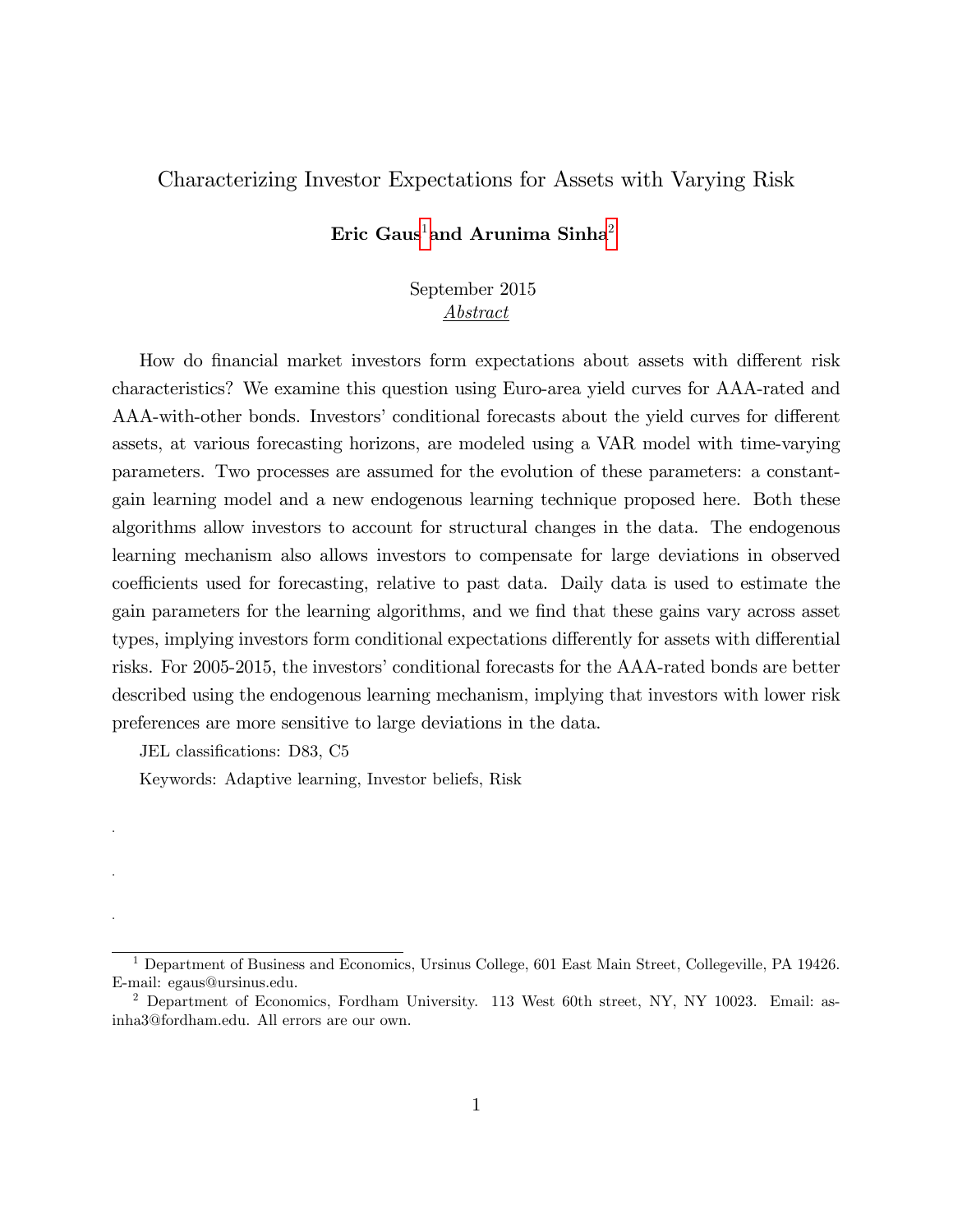## 1 Introduction

Expectations of investors about the cross-section of yields are important for policy makers and financial markets: forecasts of the Treasury yield curves are central for the transmission of monetary policy actions from the short end of the yield curve to the long end; conditional expectations about yields on riskier assets affect borrowing costs for a variety of firms and investors. While the importance of expectations formation has been widely analyzed, the literature on estimating these expectations from the data is still relatively underdeveloped.

In this paper, we propose to estimate and characterize the expectations formation process of financial investors. We are specifically interested in exploring how investors form beliefs for asset yields with distinct risk profiles, over different maturities. Traditionally, rational expectations has been the dominant paradigm used for modeling investor beliefs for assets, irrespective of their risk characteristics. However, an expanding literature finds that the use of rational expectations may be inadequate. For example, survey data from professional forecasters shows systematic variations in forecasting errors<sup>[3](#page-1-0)</sup>; this is counter to the rational expectations hypothesis for such investors.

We use a novel European dataset to characterize the conditional expectations of investors. A unique feature of the Euro-area yield curve data is that two types of yield curves are estimated: yields for AAA-rated only bonds, and yields on bonds with AAA- and other types of bonds. This enables us to distinguish between the expectations formation process for bonds with varying risk attributes. We ask whether investors form conditional forecasts of riskless or AAA-rated assets in the same way as for assets with higher risk. Our analysis also examines whether the beliefs of investors are time-varying, over the other characteristics of maturity and forecast horizons.

We employ the following strategy: estimates of the Euro-area yield curves (based on a latent factor model) are obtained from the European Central Bank (ECB). Using this factor model, implied conditional expectations of yields (and associated latent factors) are formed using a vector auto-regressive (VAR) model of the latent factors. We minimize the root mean squared errors (RMSE) of the implied yield forecasts relative to observed yields to reveal which expectation formation process would have achieved the best forecasting performance.

The intuition for our strategy can be described as follows. As a benchmark, consider this

<span id="page-1-0"></span> $3$ This is true for forecasts of interest rates as well as macroeconomic variables such as GDP and inflation.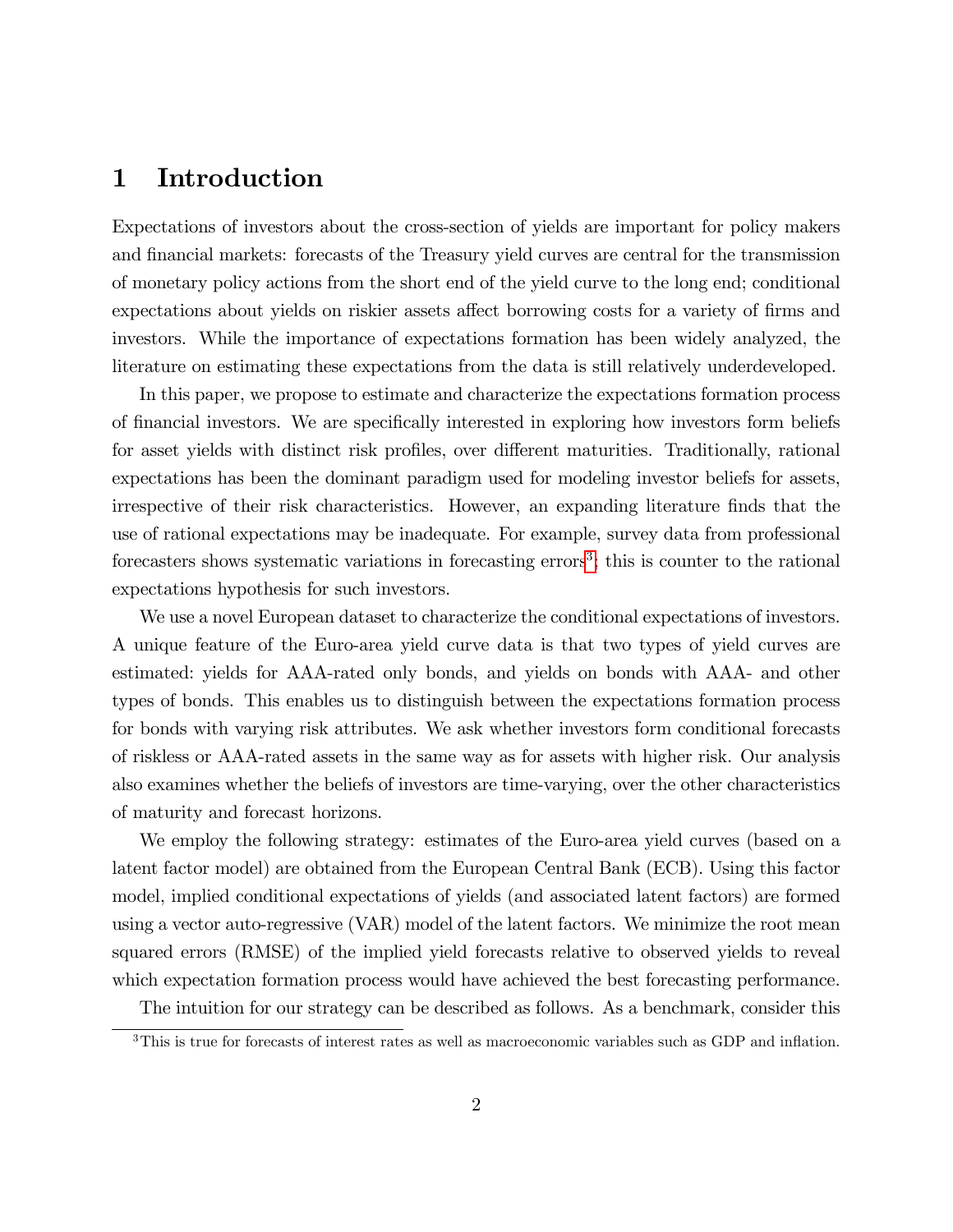framework with constant coefficients. A constant coefficients model restricts the investors to place identical weights on past information while forecasting the short and long asset yields. The model also implies that the investors must be using constant coefficients to form expectations over different forecasting horizons. Thus, it does not allow investors to endogenously adapt to any structural breaks that they might perceive in the evolution of the average yields, or the yield curve slope. This seems undesirable from a practical point of view, particularly during periods of high perceived structural change.

Therefore, we explore alternative specifications for the formation of conditional forecasts of the yield curve factors, and subsequent yields. Theoretical analyses, such as Piazzesi, Salomao and Schneider (2015) and Sinha (2015), incorporate adaptive learning into the expectations formation of optimizing agents in models of the yield curve. The implied term structures are more successful at matching the properties of the empirical yield curve, relative to models with time-invariant beliefs. A class of adaptive learning models is also considered here for expectations formation: constant gain learning and an endogenous learning algorithm. The main innovation is that investors are now allowed to vary the weights they place on past information about yields; they are also able to change these weights in response to large and persistent deviations observed in the yield curve factors.

Our empirical strategy allows us to estimate the gain parameters from the data. While these are conditional on the forecasting model used, to our knowledge, these provide the first estimates in the literature about how investors form expectations about different types of assets. We Önd that over our sample period (between September 2005 and June 2015), the performance of the constant gain algorithm is frequently overtaken by the endogenous learning model for the safest (only AAA-rated) assets. This suggests that investors, in fact, use models with time-varying coefficients to form their conditional forecasts. They also adjust the weights placed on past observations when large deviations in the coefficients are observed. These adjustments in conditional forecasts of yields may also potentially effect the holdings of safe assets by investors.

This paper is organized as follows: section two gives a brief overview of the literature. The factor model for the nominal yield curve is presented in section three. Section four discusses the different learning mechanisms and section five presents the numerical results. Section six concludes.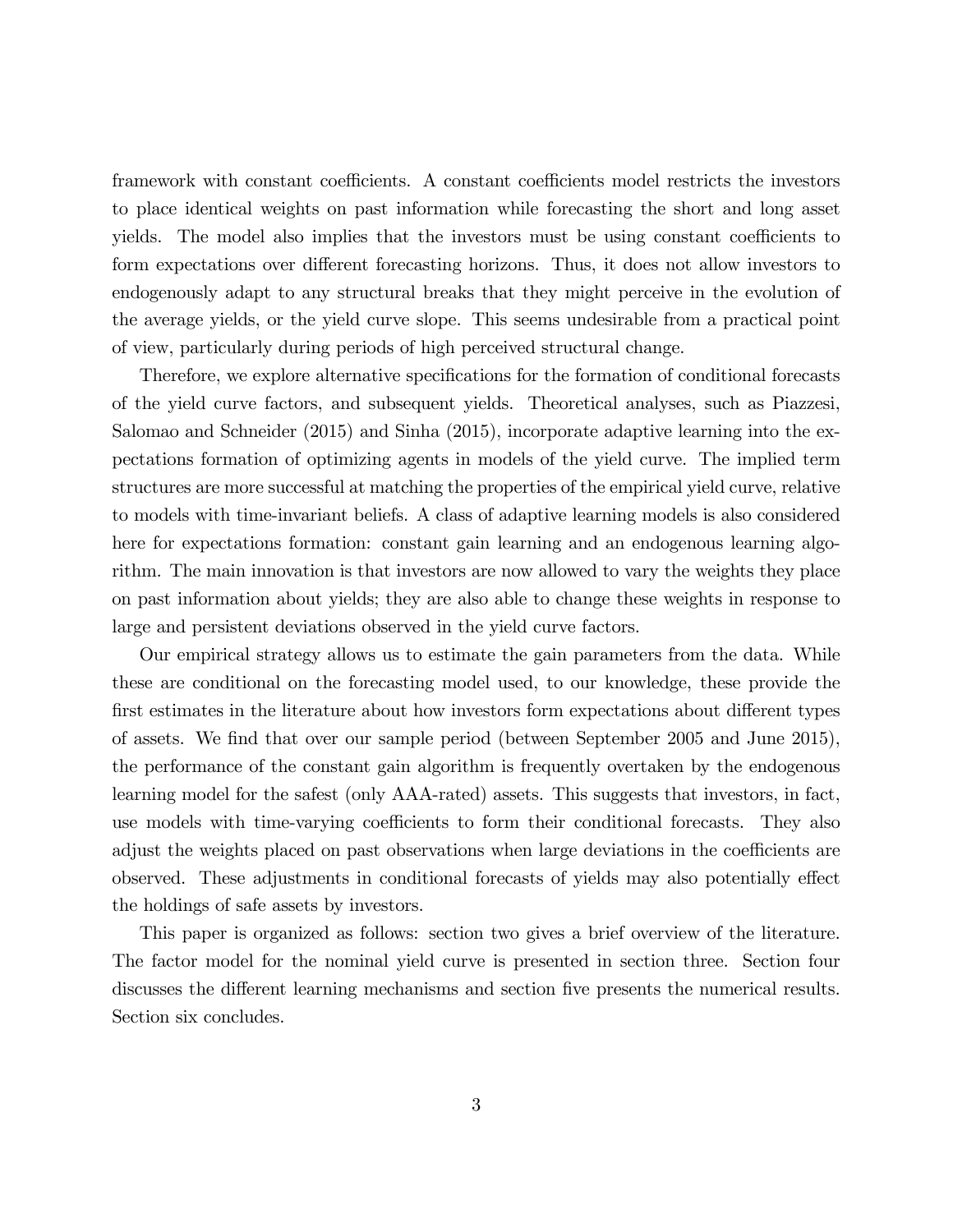## 2 Related Literature

Time-varying beliefs have been widely incorporated in partial and general equilibrium models of asset prices to match characteristics of the data. Branch and Evans (2010) use a model of recursive least-squares learning to explain asset pricing dynamics observed in U.S. data, such as excess returns. The authors also show the existence of multiple equilibria, and that under optimal forecasting rules, switching may occur between these equilibria. Laubach, Tetlow and Williams (2007) allow investors to re-estimate the parameters of their term structure model based on incoming data. In Branch and Evans (2011), the authors show that when agents learn about the riskiness of stocks, price bubbles and ensuing crashes can be generated. Piazzesi, Salomao and Schneider (2015) decompose expected excess returns into the returns implied by the statistical VAR model and survey expectations, used as an approximation for subjective investor expectations. Survey expectations are found to be significantly more volatile compared to model implied returns. The authors use constantgain learning to describe these expectations, and the excess returns implied by the learning model capture movements in the empirical data better. The common theme of these analyses is the incorporation of subjective beliefs in explaining characteristics of the empirical term structure. The distinguishing feature of our analysis is we use the term structure data to estimate the process that produces the best forecasts at different forecast horizons and maturities.

Endogenous learning algorithms have been previously introduced in the literature by Marcet and Nicolini (2003) and Milani (2014). In the former analysis, the authors incorporate bounded rationality in a monetary model; the agents switch between using a constant gain and a decreasing gain algorithm. They are successfully able to explain the recurrent hyperinflation across different countries during the  $1980s$ . In Milani  $(2014)$ , the agents switch between gains based on the historical average of the forecasting errors, instead of a fixed value. Gaus (2014) proposes a variant of the endogenous gain learning mechanism, in which the agents adjust the gain coefficient in response to the deviations in observed coefficients. Kostyshyna (2012) develops an adaptive step-size algorithm to model time-varying learning in the context of hyperinflations.

Finally, this paper hypothesizes that economic agents form expectations differently about assets with varying risk characteristics. This may be due to their individual preferences or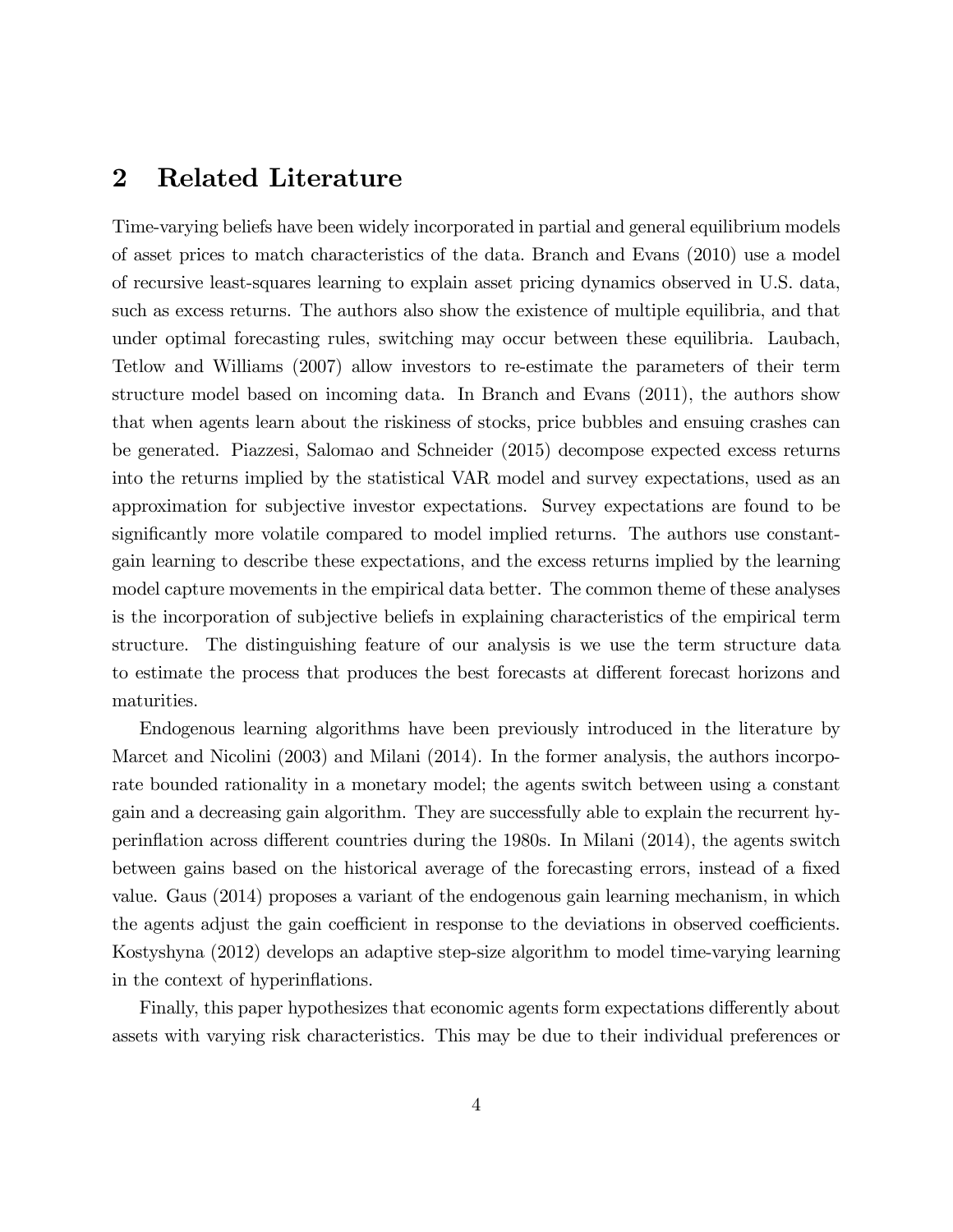the costs associated with holding these assets. Verrecchia (1982) uses a model of information acquisition with heterogeneous traders to show shows that learning from costly private information and freely available asset prices affects the distribution of traders' risk preferences.

### 3 Factor Model for the Euro-area Nominal Yield Curve

The ECB provides estimates of the yield curves associated with different types of bonds. Daily estimates of the zero-coupon yield curves are available from September 6, 2004 on the ECB's website. In general, the yield curves are associated with bonds with the following characteristics: bonds issued in euros by Euro-area central governments with an outstanding value of 5 billion euros and bonds with residual maturities of 3 months to 30 years. Other characteristics are available on the ECB website<sup>[4](#page-4-0)</sup>. Bonds are rated into tranches by Fitch Ratings. The two datasets for which the yield curves are generated are: the first containing only AAA-rated Euro-area central government bonds (most favorable credit risk assessment), and the other containing other government bonds, in addition to the AAA-bonds. We use these yield curves to characterize the formation of expectations by investors for asset portfolios two different risk profiles.

Both yield curves are modeled using the Nelson-Siegel-Svensson approach:

<span id="page-4-1"></span>
$$
y_t^n = \beta_0 + \beta_1 \frac{1 - \exp\left(\frac{-n}{\tau_1}\right)}{\frac{n}{\tau_1}} + \beta_2 \left[ \frac{1 - \exp\left(\frac{-n}{\tau_1}\right)}{\frac{n}{\tau_1}} - \exp\left(\frac{-n}{\tau_1}\right) \right]
$$
  
+ 
$$
\beta_3 \left[ \frac{1 - \exp\left(\frac{-n}{\tau_2}\right)}{\frac{n}{\tau_2}} - \exp\left(\frac{-n}{\tau_2}\right) \right].
$$
 (1)

Here  $y_t^n$  is the zero-coupon yield of maturity n months at time t,  $\beta_0$  approximates the level of the yield curve,  $\beta_1$  approximates its slope,  $\beta_2$  the curvature and  $\beta_3$  the convexity of the curve. The latter captures the hump in the yield curve at longer maturities (20 years or more). When  $\beta_3 = 0$ , the specification in [\(1\)](#page-4-1) reduces to the Nelson-Siegel (1987) form. The parameters in [\(1\)](#page-4-1), which are  $\beta_0$ ,  $\beta_1$ ,  $\beta_2$ ,  $\beta_3$ ,  $\tau_1$  and  $\tau_2$  are estimated using maximum likelihood by minimizing the sum of squared deviations between the actual Treasury security prices and

<span id="page-4-0"></span><sup>4</sup>https://www.ecb.europa.eu/stats/money/yc/html/technical\_notes.pdf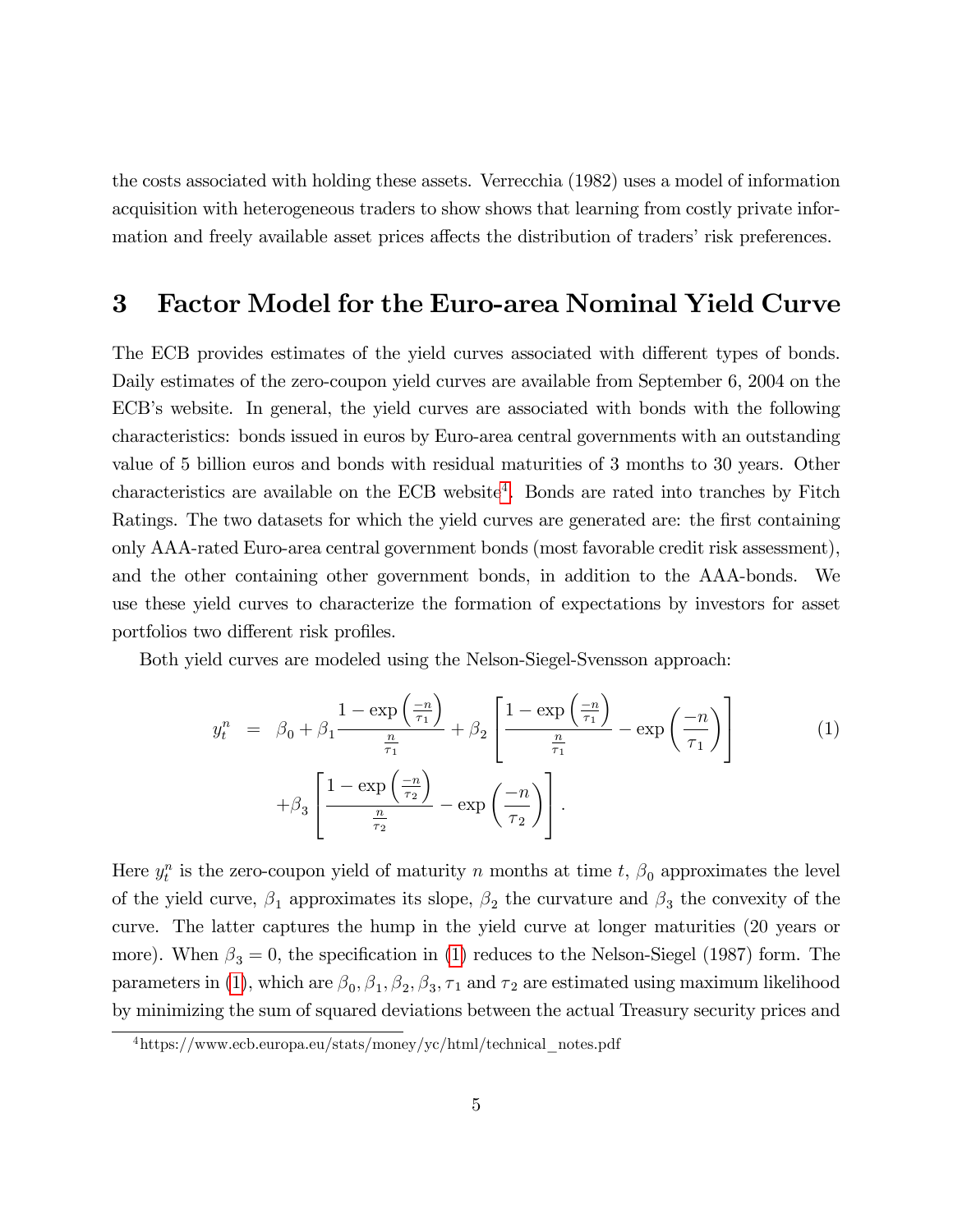the predicted prices.<sup>[5](#page-5-0)</sup>

<span id="page-5-3"></span>To construct yield forecasts using the representation in [\(1\)](#page-4-1), it must be amended with a process for the evolution of the factors. Diebold and Li (2006) and Aruoba, Diebold and Rudebusch (2006) specify the two-step estimation of yields and factors:

<span id="page-5-4"></span>
$$
\mathbf{y}_t = \mathbf{X}_t \boldsymbol{\beta}_t + \boldsymbol{\varepsilon}_t \tag{2a}
$$

$$
\beta_t = \mu + \Phi \beta_{t-1} + \eta_t. \tag{2b}
$$

Here  $y_t$  is the  $3 \times 1$  vector of yields,  $X_t$  is a  $4 \times 1$  vector of the regressors in  $(1)^6$  $(1)^6$  $(1)^6$ ,  $\beta_t$  is a  $4 \times 1$  vector of the factors,  $\mu$  is the intercept and  $\Phi$  denotes the dependence of the factors on past values. We will consider this as the benchmark model for factor evolution. The variance-covariance matrices given by:

$$
var(\varepsilon_t) = H = \begin{pmatrix} \sigma_1^2 & 0 & 0 \\ \dots & \dots & \dots \\ 0 & 0 & \sigma_n^2 \end{pmatrix}; \ var(\eta_t) = Q = \begin{pmatrix} \omega_{11}^2 & \omega_{12}^2 & \omega_{13}^2 \\ \dots & \dots & \dots \\ \omega_{n1}^2 & \omega_{n2}^2 & \omega_{n3}^2 \end{pmatrix}.
$$
 (3)

The factor errors are assumed to be distributed as a normal, with mean zero.<sup>[7](#page-5-2)</sup>

#### 3.1 Properties of the Fitted Yield Curves

The fitted yield curves for the AAA- and All-rated assets are shown in figure 1. The break in the yield series in evident from the start of the financial crisis: there is a significant deviation in the yields on riskless and risky assets. Table [1](#page-15-0) shows the moments of the term structure of yields across two sample periods. Both types of yields show an increase in the standard deviation after January 2008. We also observe a rise in average yields across the maturity structure between 2008-2015; before this, the averages across AAA- and All-bond yields are similar.

<span id="page-5-0"></span><sup>&</sup>lt;sup>5</sup>The prices are weighted by the inverse of the duration of the securities. Underlying Treasury security prices in the Gürkaynak, Sack and Wright estimation are obtained from CRSP (for prices from 1961 - 1987), and from the Federal Reserve Bank of New York after 1987.

<span id="page-5-1"></span><sup>&</sup>lt;sup>6</sup>Since the parameters  $\tau_1$  and  $\tau_2$  are jointly estimated using the maximum likelihood approach, the  $X_t$ vector is time-varying.

<span id="page-5-2"></span><sup>&</sup>lt;sup>7</sup>In the estimation, the cross covariances in  $\eta_t$  are set to zero.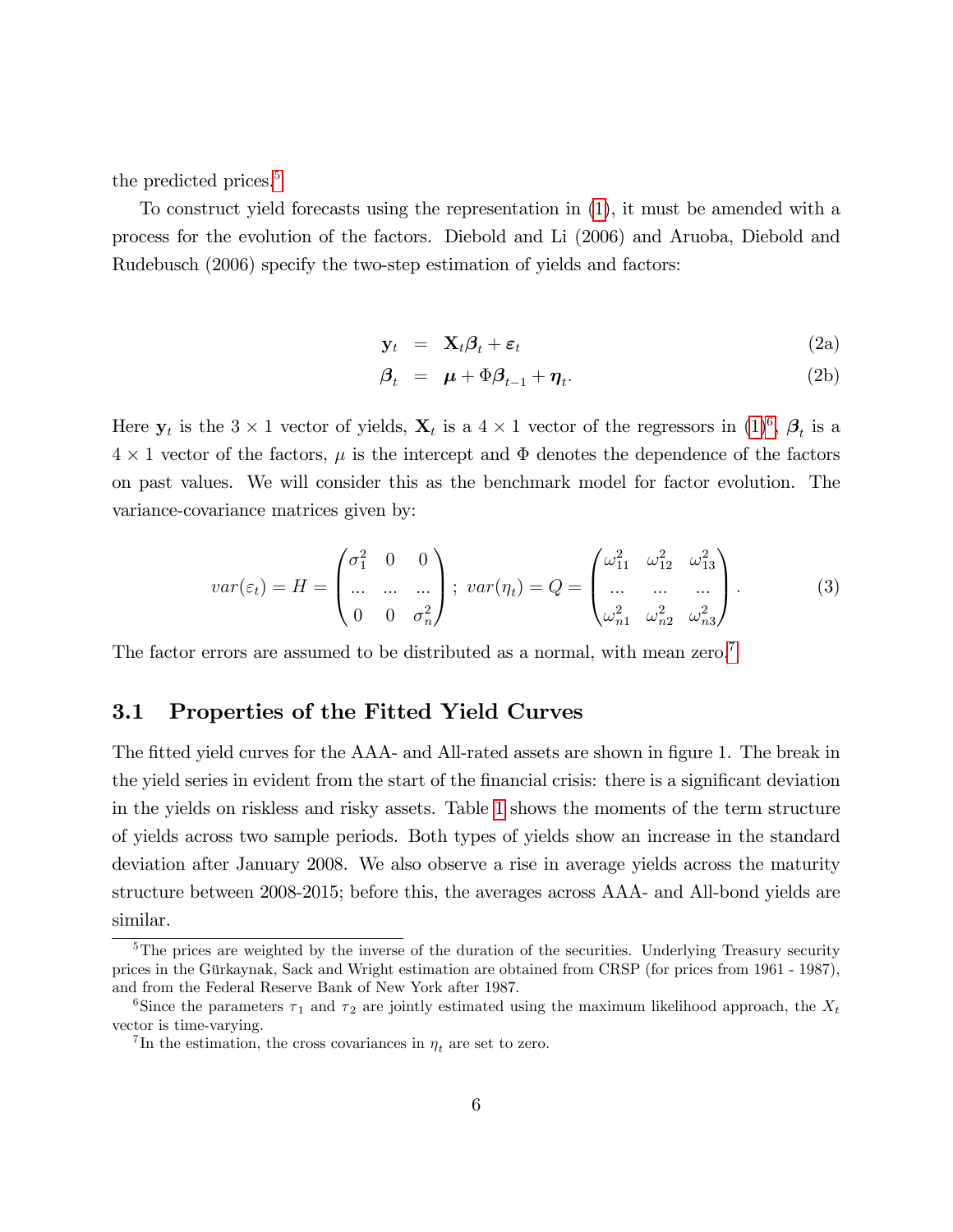## 4 Construction of Yield Forecasts

In order to construct yield forecasts using a model, investors are assumed to use the term structure model in [\(2\)](#page-5-3). This requires forecasts of the factors,  $\beta_t$ . If investors use the constant-coefficients model for the factors in  $(2b)$ , then the forecasts are determined as:

<span id="page-6-2"></span>
$$
E_t \hat{\boldsymbol{\beta}}_{t+h} = \left[ I_3 - \hat{\Phi}^h \right] \left[ I_3 - \hat{\Phi} \right]^{-1} \boldsymbol{\mu} + \hat{\Phi}^h \boldsymbol{\beta}_t. \tag{4}
$$

However, this process does not allow for the investors to account for any structural changes in the data. Since our time-period covers the Önancial crisis of 2007 and its aftermath, this would not be a valid exercise. Therefore, to allow investors to account for structural change in the underlying data, we estimate a time-varying parameters model for the factors.

Under this framework, we assume that at time  $t$ , the agents update their estimates of the parameters  $(\mu, \Phi)$  as new information on yields and implied latent factors becomes available. The timing is as follows: at time t, the estimates of  $(\beta_0, \beta_1, \beta_2, \beta_3, \tau_1, \tau_2)$  are derived using maximum likelihood estimation. To construct forecasts of the yields at one-, three- and six-month horizons, the investors use the updating processes described below to determine  $(\mu_t, \Phi_t)$ . Once the parameters  $(\mu_t, \Phi_t)$  are estimated, they are used for constructing the conditional yield forecasts. At time  $t + 1$  the process is repeated, and updated estimates of  $(\mu_{t+1}, \Phi_{t+1})$  are used to construct the forecasts of yields and corresponding forecast errors.

Since the parameters  $(\mu, \Phi)$  can now be updated (in contrast to remaining constant as in [\(2b\)](#page-5-4)), the factor process is represented using a time-varying VAR model:

<span id="page-6-0"></span>
$$
\boldsymbol{\beta}_t = \boldsymbol{\mu}_{t-1} + \Phi_{t-1} \boldsymbol{\beta}_{t-1} + \boldsymbol{\eta}_t. \tag{5}
$$

For each factor  $\beta_i, i \in \{0, 1, 2, 3\}$ , the coefficients  $\Omega_{i,t} = (\mu_{i,t}, \Phi_{i,t})$  are updated as:

<span id="page-6-1"></span>
$$
\begin{pmatrix} \mu_{i,t} \\ \phi_{i,t} \end{pmatrix} = \begin{pmatrix} \mu_{i,t-1} \\ \phi_{i,t-1} \end{pmatrix} + g_{i,t} R_{i,t-h}^{-1} q_{i,t-h} \begin{bmatrix} \beta_{i,t} - \begin{pmatrix} \mu_{i,t-1} \\ \phi_{i,t-1} \end{pmatrix}' q_{i,t-h} \end{bmatrix}
$$
\n(6)\n
$$
R_{i,t} = R_{i,t-1} + g_{i,t} \begin{bmatrix} q_{i,t-h} q'_{i,t-h} - R_{i,t-1} \end{bmatrix}
$$

where  $q_{i,t-1} = (1, \beta_{i,t})_{t=0}^{t-1}$ ,  $g_{i,t}$  is a  $5 \times 5$  diagonal matrix of the weights assigned by investors to the forecast errors made for  $(\mu_{i,t}, \Phi_{i,t})$ , and  $\beta_{i,t}$  is the latent factor derived at time t using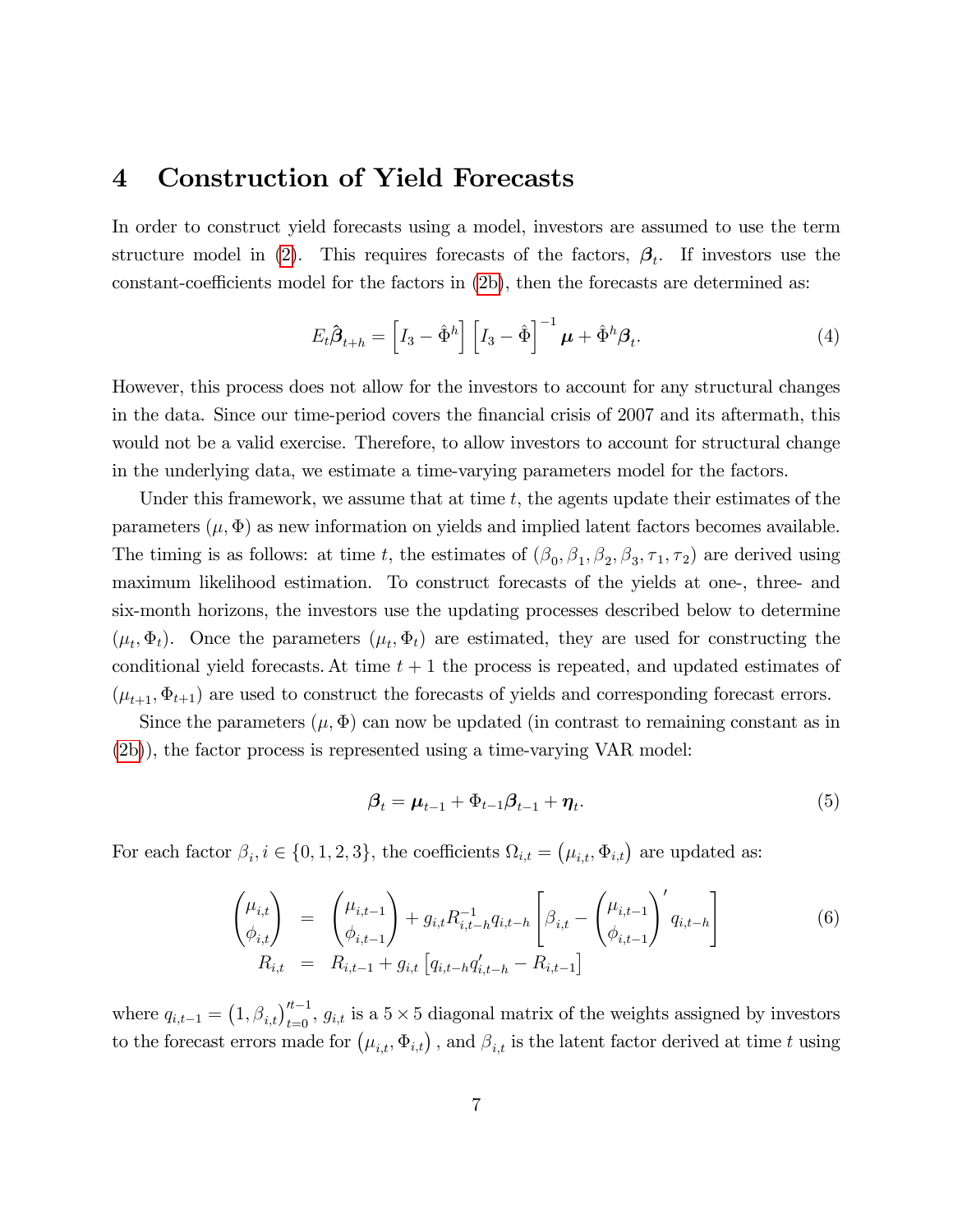the maximum likelihood procedure. Finally, the forecasts of the yields are given by:

<span id="page-7-2"></span>
$$
E_t \mathbf{y}_{t+h} = \mathbf{X}_t E_t \hat{\boldsymbol{\beta}}_{t+h}
$$
  
\n
$$
E_t \hat{\boldsymbol{\beta}}_{t+h} = \left[ I_3 - \hat{\Phi}_{t-1}^h \right] \left[ I_3 - \hat{\Phi}_{t-1} \right]^{-1} \boldsymbol{\mu}_{t-1} + \hat{\Phi}_{t-1}^h \boldsymbol{\beta}_t.
$$
\n(7)

We make the assumption that while making conditional forecasts at time  $t$ , the investors do not allow for the possibility that they will revise their estimates of  $(\mu, \Phi)$ . This is the anticipated utility assumption (Kreps,  $1988$  $1988$  $1988$ ).<sup>8</sup> In the following sections, we show two schemes which are used to determine  $g_{i,t}$ .<sup>[9](#page-7-1)</sup>

#### 4.1 Constant gain learning

With constant gain learning (CGL), the gain matrix  $g_i$  is a  $5 \times 5$  where all the elements along the diagonal are identical and remain constant over time. CGL has been a widely used method for characterizing the expectations formation for optimizing agents. In contrast to the constant-coefficients model, investors can now allow for structural changes in the data they are forecasting, by placing an exponentially decaying weight on the history of observations. However, this process does not allow them to modify the weights they place on past data, in case they observe actual data realizations that are significantly different. That is, at any point in time, the agents will continue to place the same weight on an observation n quarters ago that they did before.

#### 4.2 Endogenous gain learning

Under endogenous learning, EGL hereafter, the investors continue to use the law of motion for the factors in  $(5)$ , along with the updating equation in  $(6)$ . However, while the gain matrix is still diagonal, the diagonal elements are not held fixed for the entire sample. The innovation in this learning algorithm, in contrast to CGL is that in time periods during which

<span id="page-7-0"></span><sup>&</sup>lt;sup>8</sup>For the estimation exercise,  $h = 1$  for the 1- and 3-month horizons. The h-value is interpreted as signifying the forecasts for these different horizons. This assumption is made for numerical reasons: the wide variations in the factor time series imply that the eigenvalues are close to a unit root. In this case, the value of  $\hat{\Phi}^h$  becomes explosive in case of  $h > 1$ .

<span id="page-7-1"></span><sup>&</sup>lt;sup>9</sup>If the gain  $g_t = 0$ , then the parameters remain constant, and the forecasts of the factors will be constructed as in [\(4\)](#page-6-2).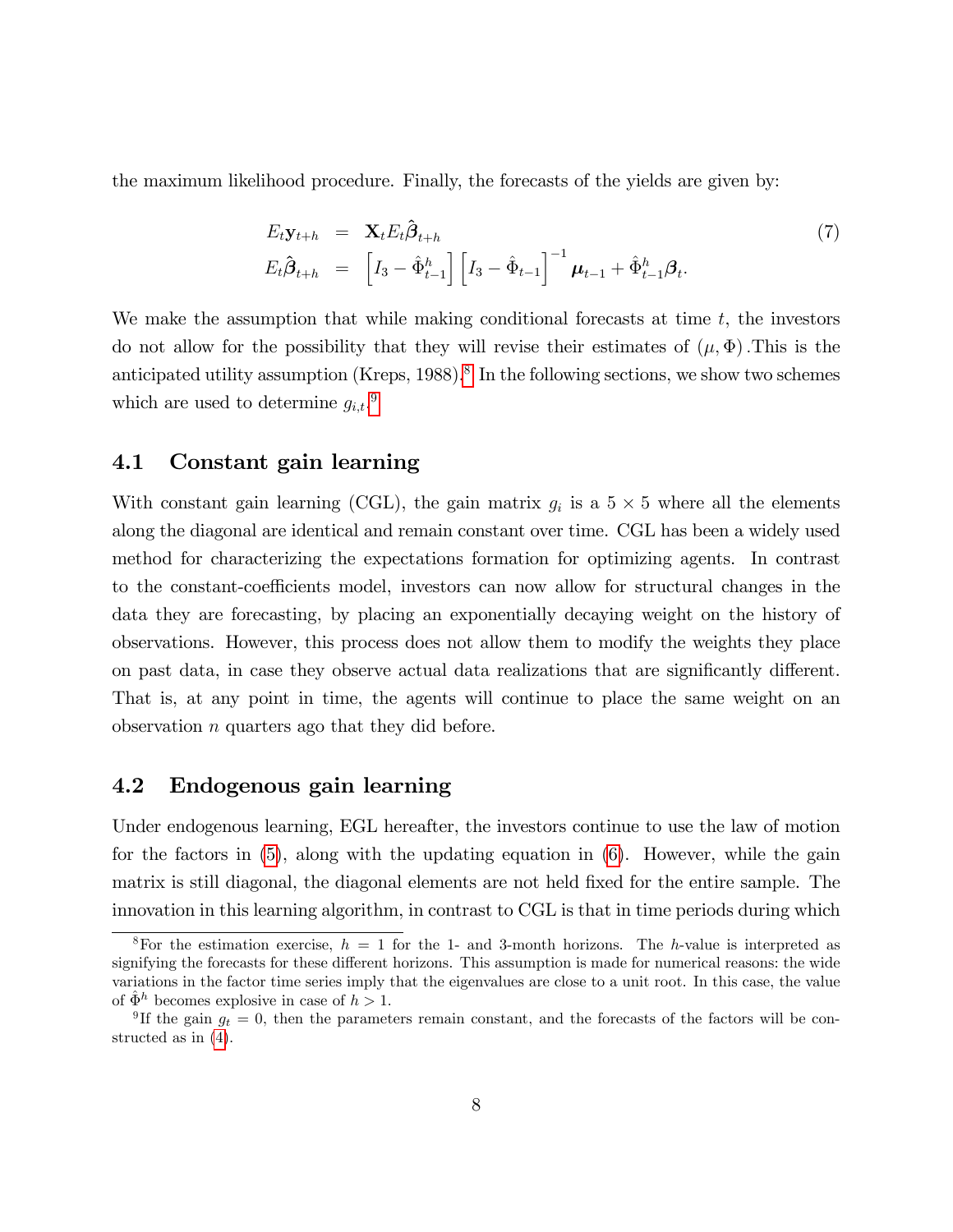agents observe large deviations in the realization of coefficients, they are able to adjust the weight placed on past observations upwards or downwards.

## 5 Evaluation of the Models and Implications for Investor Expectations

The mechanics of these two models of expectations formation may be understood as follows: the CGL algorithm allows investors to allow for structural changes in the data. In addition, the EGL mechanism allows them to compensate for large deviations in observed coefficients. Consider an investor who is forecasting yields in March 2015; she will put less weight on observations from 2005 than on observations from 2010 under CGL. However, if she observes a large deviation in the coefficient realizations of March 2015 relative to the past year, the EGL mechanism will allow the investor to vary her weights on 2010 (and 2005) data in response to the deviation. This compensation may involve placing more or less weight on the past observations. In contrast, under the constant coefficients model, she will be placing the same weights on the observations from 2005 and 2010 as before.

There are three aspects of investor expectations that we will analyze. First, do investors form expectations about the safest assets (AAA-only) differently from assets with higher risk? Second, for a fixed yield maturity, how do investors form conditional forecasts over different forecasting horizons for these asset types? That is, do they hold their beliefs constant while making forecasts over the short- and medium-term, or do the beliefs depend on the forecasting horizon? Finally, when the forecasting horizon is held constant, do investors keep their beliefs constant while making forecasts about the one- and ten-year yields, or are these beliefs varying? The results presented below will provide a framework for analyzing the beliefs of investors on these dimensions.

The models' forecasting performance is evaluated by comparing their root mean square errors (RMSEs), and we also discuss the implications of these results for modeling investor expectations. We use the full sample period available, from September 15, 2005 to June 8, 2015. The in-sample forecasts are constructed for the one-, Öve- and ten-year yields, at the one-, three- and six-month horizons for both types of yield curves. These horizons are set to match (on average) the number of trading days. For example, for constructing the one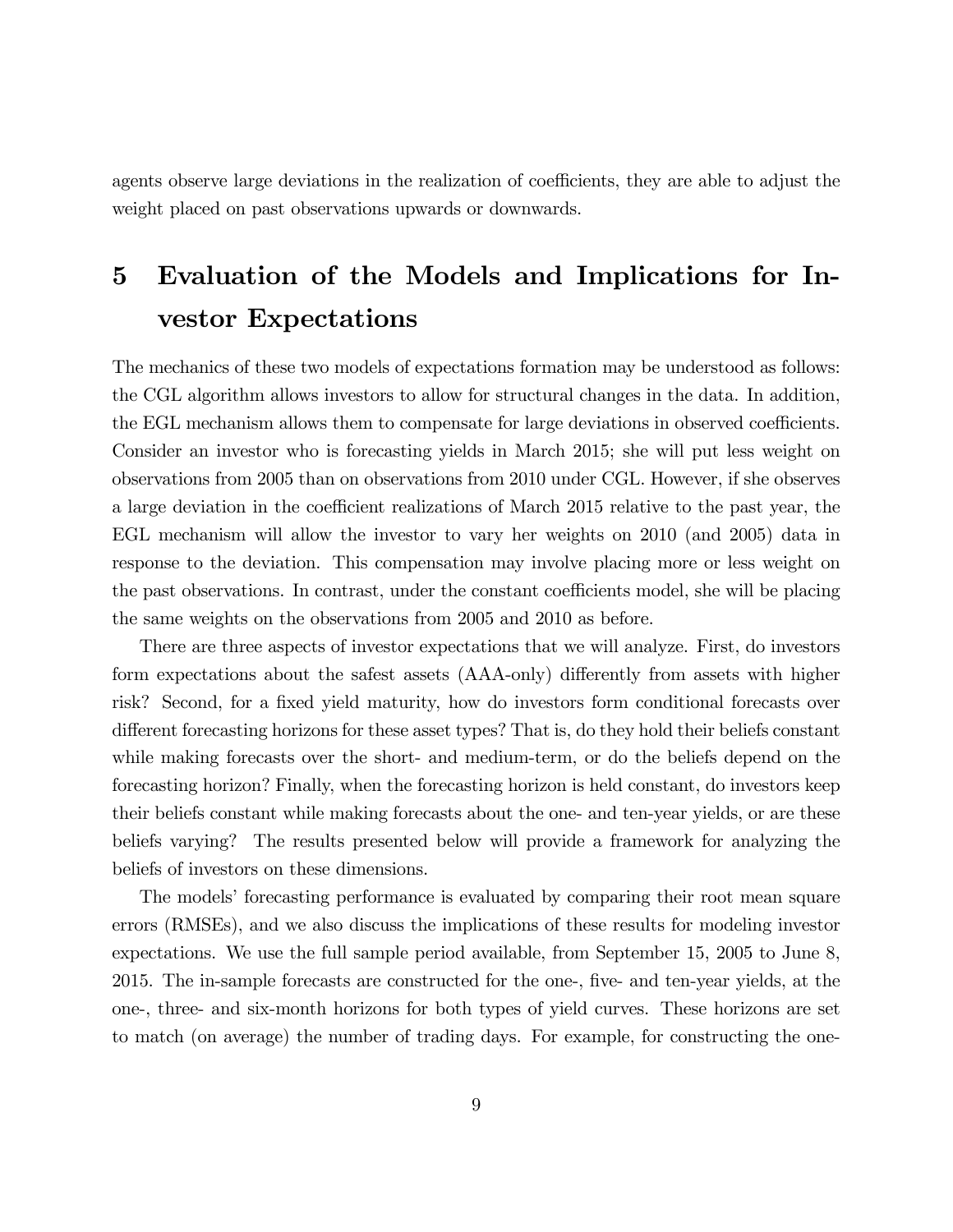month ahead forecast, the number of days is set at 21. We describe the computation of the optimal gains used in the different learning mechanisms below, and the model evaluations in section [5.2.](#page-10-0)

#### 5.1 Determination of the Gain Parameters

The determination of the gain parameters under CGL has been a matter of significant research. Current estimates in the literature are available from Bayesian estimates from small-scale DSGE models (Milani, 2007) and by calibrating these parameters by matching the moments of forecast errors implied by the model and those of survey data. In this paper, we use the data to directly estimate optimal gain parameters. The estimation of the gain parameters are conditional on investors using the model of yield determination in [\(2a\)](#page-5-4) and [\(5\)](#page-6-0). Unlike previous analyses<sup>[10](#page-9-0)</sup>, we allow investors to use different gains for the four latent factors. Thus, the investors are no longer constrained to forming expectations of the level factor in the same way as for the slope factor. We also allow the gains to vary across forecasting horizons and asset types. The initial values of the gain parameters used are available upon request.

The optimization routine minimizes the root mean squared forecasting error (RMSE) between the actual yields and model-implied yield forecasts, over the parameters of the learning processes in [\(6\)](#page-6-1) and (??). For the constant gain algorithm, this is  $g_i$ , for  $i =$  $\{0, 1, 2, 3\}$ , and for the endogenous learning algorithm, k,  $\bar{g}_i$  and  $\bar{g}_i^{sf}$  $i<sup>sf</sup>$  for each the different factors. Optimal values of the parameters are estimated for each of the three forecasting horizons  $(1, 3 \text{ and } 6 \text{ months})$ . To our knowledge, our paper is the first to provide estimates of the gain parameter, using macroeconomic data observed at a daily frequency and varying forecast horizons. Conditional forecasts of the term structure of yields are then constructed from [\(7\)](#page-7-2), using the optimal gains derived for the different forecasting horizons.

The values of the gain parameter are central to characterizing expectations using these learning models. The values of the gain parameter presented in tables [2,](#page-16-0) [3](#page-18-0) and [4.](#page-20-0) The main observation is that across asset types, there is signiÖcant variation in the scaling factor. That is, investors appear to be adjusting the gain parameters at this frequency. For example, for the level factor  $\beta_0$ , at the 1-month forecasting horizon, investor beliefs place less weight on

<span id="page-9-0"></span> $10$ An example is Laubach, Tetlow and Williams (2007).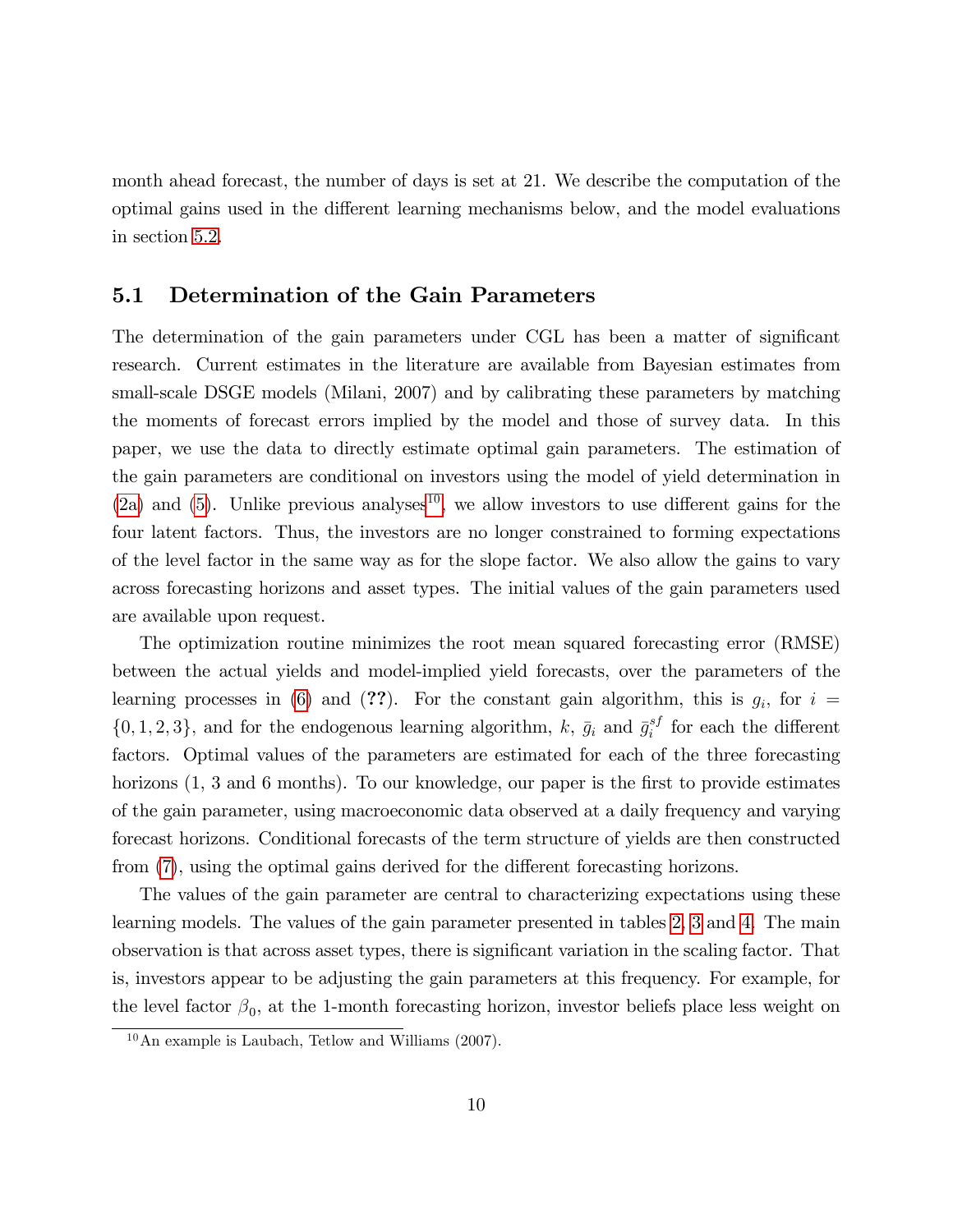past observations in response to deviations for the AAA bonds, while for all-bonds portfolio, investors place more weight on past observations when such deviations are observed. Thus, the investors are placing more or less attention to past data, depending on the yield curve factor and the type of asset. Even though the gains are estimated based on daily data, it is noticeable that the optimization routine predicts such variation in the gains. This variation in conditional expectations would not be captured by a rational expectations model of investor beliefs; our results suggest that incorporating time-varying beliefs are essential to modeling financial market expectations.

Another broad result is that agents appear to be more "rational" over the longer yields in the sense that estimates of the constant gain and endogenous gain imply that the constant coefficient model is being used for some of the yield curve factors. Even though a rational expectations model cannot explain forecasts of the yield curve, certain aspects of the yield curve do appear to be explained by a rational expectations model. Taking a closer look at the 10-year yield in Table [4](#page-20-0) we can see a well defined pattern: five of the six constant gains on  $\beta_0$  are driven toward zero. This makes sense since this factor is considered the level, which our agents would associate with the central bank interest rates. The factor with the consistently highest constant gain values is  $\beta_1$ , which is associated with the slope. Again, this factor has the biggest impact in correctly forecasting the longer horizons.

#### <span id="page-10-0"></span>5.2 Model Evaluation and Interpretation

Table [5](#page-22-0) presents the comparison of conditional forecasts of the constant gain and endogenous learning models at the different forecasting horizons, risk profiles and yield maturities. We find that the largest gains in forecasting performance of the EGL mechanism, with respect to the CGL is found for the AAA-rated bonds. Thus, compensating for deviations in observed coefficients with respect to the past observations appears to be more significant for the relatively riskless assets. This may be due to the composition of the AAA bond portfolio: investors who have lower risk tolerance are more sensitive to variations in the coefficients, and adjust their forecasting model accordingly. These results suggest that if investors respond more significantly to deviations in yields on safe assets (potentially adjusting their holdings of these assets as well), policy makers may be able to focus their initiatives on reducing variability in safe yields, instead of targeting a variety of assets with higher levels of riskiness.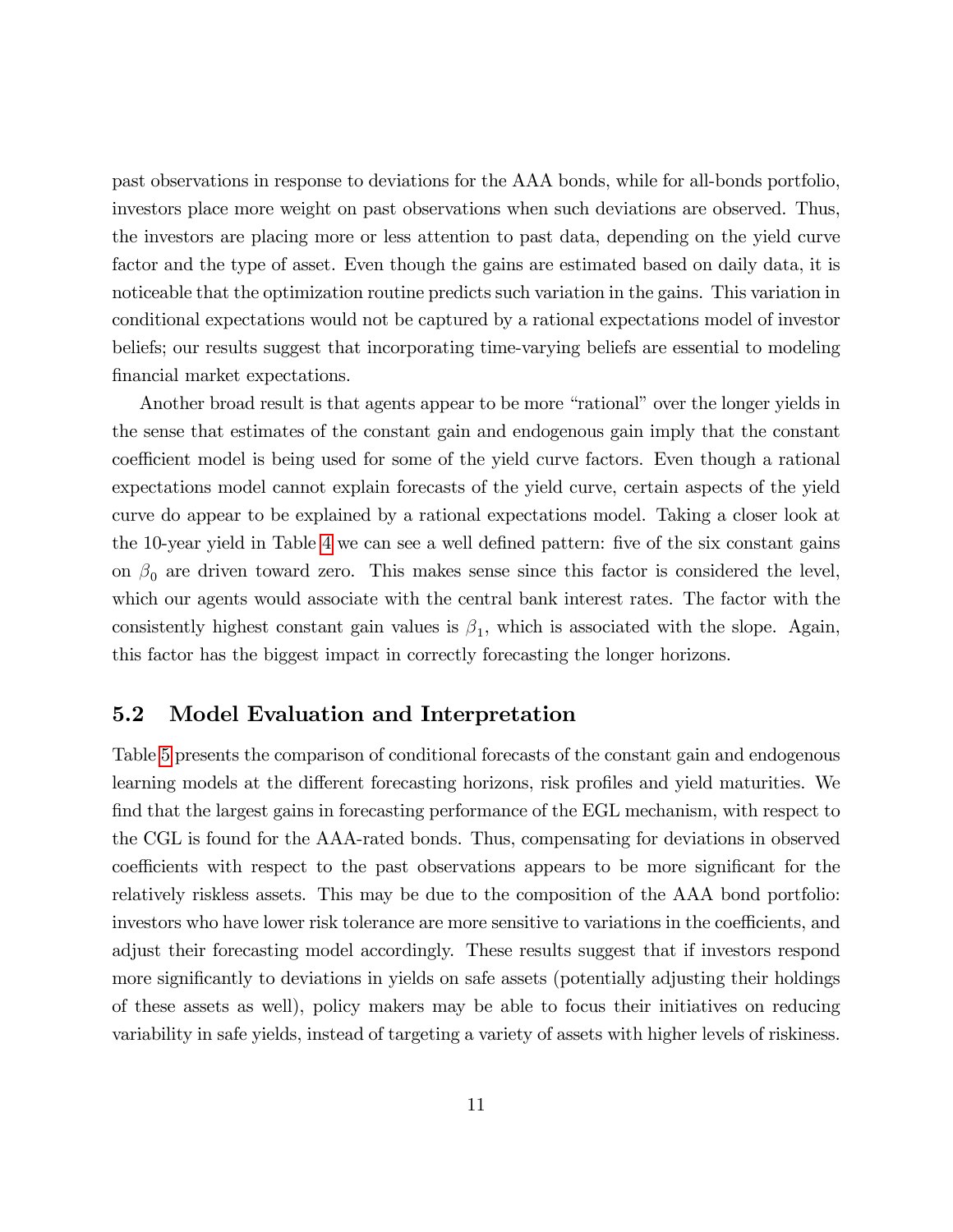To further understand our results, we plot the values of the endogenous gains for the 1-month ahead forecasts of the 1-year maturity bonds for both bond pools in Figures 2(a) and 2(b). While both display time variation of the gains over time, the values for the riskier bond pool display larger movements. This reflects the greater variability of the underlying yield curve factors, which leads to poorer forecasts. Hence, a constant gain may serve just as well as an endogenous gain. In contrast, the AAA-rated bonds exhibit smoother transitions between the values of the gains. This suggests that risk averse investors monitor (or should monitor) the relationships between the underlying factors and gradually adjust how much they respond to "shocks" in the data.

In our view, the above results suggest the following implications. First, a large literature has used constant gain learning to model investor beliefs in theoretical frameworks. While this framework does well, our analysis suggests that during periods of large deviations from the historical average, it may not be insufficient for capturing the beliefs formation process. Adopting the endogenous learning algorithms proposed above provides an intuitive manner to model investor beliefs which can account for these deviations. Our results across the asset types suggest that the riskiness of an asset affects the manner in which beliefs are formed by investors, and presents an additional dimension that may be utilized by policy makers.

## 6 Conclusion

An empirical analysis of how subjective expectations evolve is useful for both macroeconomists and financial economists. This paper attempts to estimate how investors form conditional forecasts for safe assets relative to assets with higher risk. While estimating the optimal process to characterize conditional forecasts of investors, our methodology allows investors to vary how much weight they place on historical data while forecasting across asset types, maturities and forecast horizons. Our results for the Euro-area yield curves suggest that the risk profile of assets is an important characteristic for investors while forming conditional forecasts of yields (across maturities and forecast horizons). Future research will explore whether these differences in forecasting models for assets with different risk attributes is relevant for other datasets as well.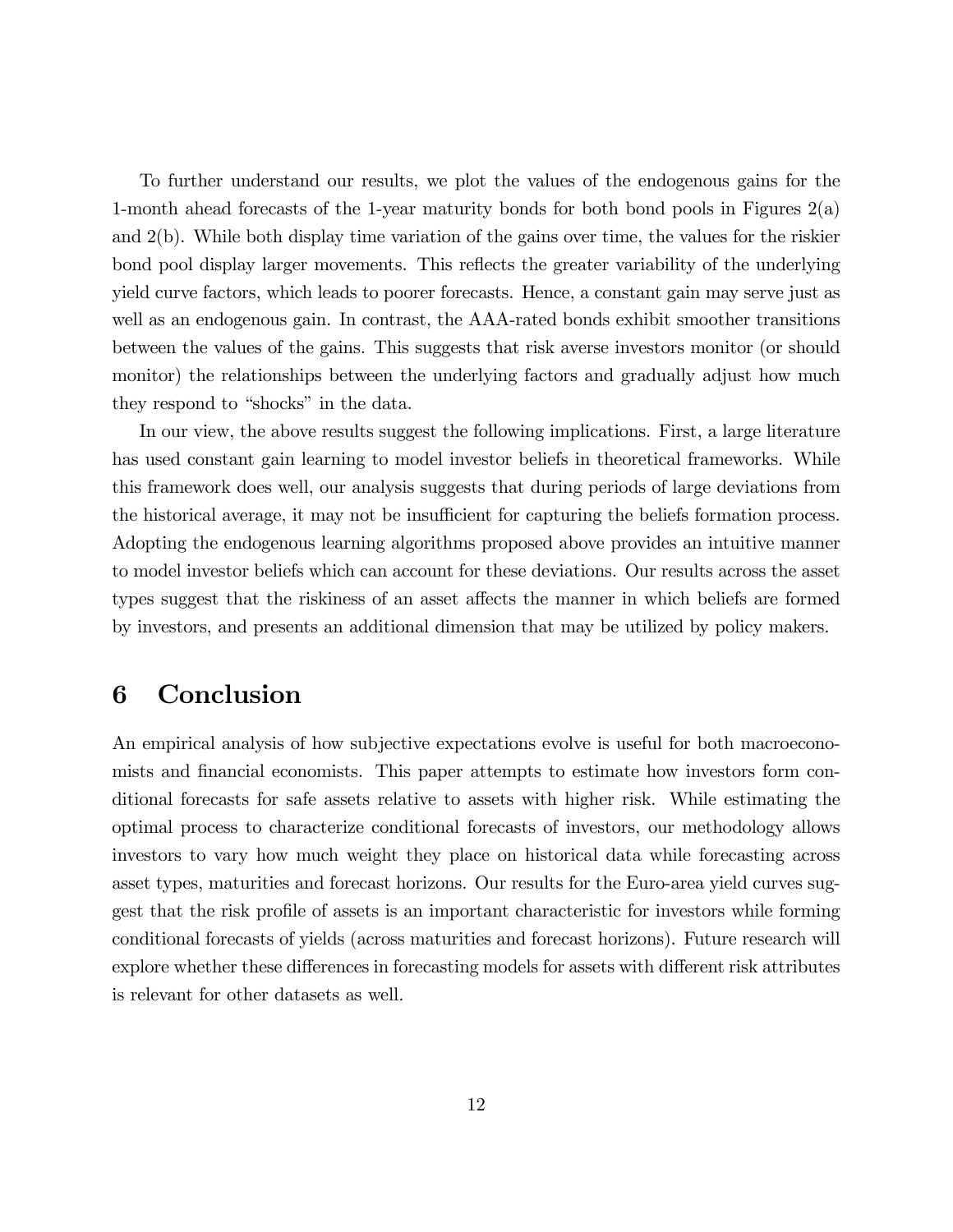### References

- [1] Aruoba, B., F.X. Diebold and G.D. Rudebusch, (2006), "The Macroeconomy and the Yield Curve: A Dynamic Latent Factor Approach", Journal of Econometrics, 131, pp. 309-338.
- [2] Branch, W. A., & Evans, G. W., (2010), "Asset Return Dynamics and Learning", Review of Financial Studies,  $23(4)$ , pp. 1651–1680.
- [3] Branch, W. A., & Evans, G. W., (2011), "Learning about Risk and Return: A Simple Model of Bubbles and Crashes", American Economic Journal: Macroeconomics, 3, pp.  $159 - 191.$
- [4] Bianchi, F., H. Mumtaz and P. Surico, (2009), "The Great Moderation of the Term Structure of U.K. Interest Rates", Journal of Monetary Economics, 56, pp. 856-71.
- [5] Christensen, J.H.E., F.X. Diebold and G.D. Rudebusch, (2011), "The Affine Arbitrage-Free Class of Nelson-Siegel Term Structure Models", *Journal of Econometrics*, 164, pp. 4-20.
- [6] Coibion, O., and Y. Gorodnichenko, (2012), "Information Rigidity and the Expectations Formation Process: A Simple Framework and New Facts", American Economic Review, forthcoming.
- [7] Crump. R, S. Eusepi and E. Moench, (2013), "Making a Statement: How Did Professional Forecasters React to the August 2011 FOMC Statement?", Liberty Street Economics Blog.
- [8] Dewachter, H., and M. Lyrio, (2006), "Macro Factors and the Term Structure of Interest Rates", Journal of Money, Credit and Banking, 38, pp. 119-140.
- [9] Diebold, F.X. and C. Li, (2006), "Forecasting the Term Structure of Government Bond Yields", *Journal of Econometrics*, 130, pp. 337-364.
- [10] Eusepi, Stefano, and B. Preston, (2011). "Expectations, Learning and Business Cycle Fluctuations". American Economic Review, forthcoming.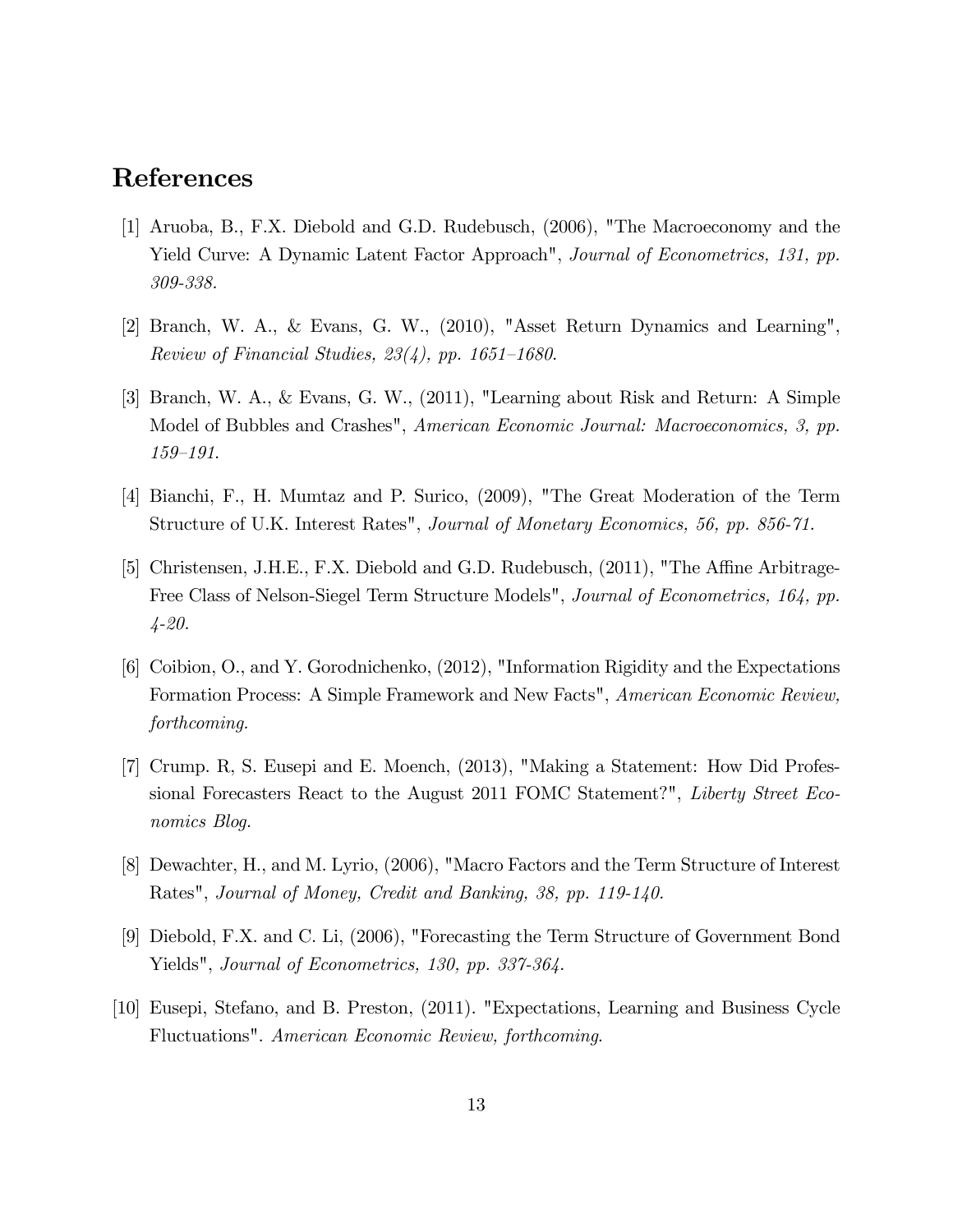- [11] Fuhrer, J., (1996). "Monetary Policy Shifts and Long-Term Interest Rates". The Quarterly Journal of Economics,  $111(4)$ , pp.  $1183-1209$ .
- [12] Gaus, E., (2014), "Time-Varying Parameters and Endogenous Learning Algorithms", Working paper, Ursinus College.
- [13] Gürkaynak, R.S., Sack, B., Wright, J.H., (2007), "The U.S. Treasury Yield Curve: 1961 to the Present", Journal of Monetary Economics, 54, pp. 2291-2304.
- [14] Kostyshyna, O. (2013), "Application of an Adaptive Step-Size Algorithm in Models of Hyperinflation", *Macroeconomic Dynamics*, 16, pp.  $355-375$ .
- [15] Kozicki, S. and P. A. Tinsley, (2001). "Shifting Endpoints in the Term Structure of Interest Rates". Journal of Monetary Economics, 47(3), pp. 613-652.
- [16] Kreps, D., (1998), "Anticipated Utility and Dynamic Choice", 1997 Schwartz Lecture. In: D.P. Jacobs, E. Kalai and M. Kamien, Editors, Frontiers of Research in Economic Theory, Cambridge University Press, Cambridge, England.
- [17] Laubach, T., R. J. Tetlow and J. C. Williams, (2007). "Learning and the Role of Macroeconomic Factors in the Term Structure of Interest Rates". Working paper.
- [18] Mankiw, N.G., J. Wolfers and R. Reis, (2004), "Disagreement about Inflation Expectations," NBER Macroeconomics Annual 2003, pp. 209-248
- [19] Marcet, A. and J.P. Nicolini, (2003), "Recurrent Hyperináations and Learning", American Economics Review, vol. 93(5), pp. 1476-1498.
- [20] Milani, F., (2014), "Learning and Time-Varying Macroeconomic Volatility", Journal of Economic Dynamics and Control, 47, 94-114.
- [21] Milani, F., (2007), "Expectations, Learning and Macroeconomic Persistence", Journal of Monetary Economics, 54, pp. 2065-2082.
- [22] Nelson, C.R. and A.F. Siegel, (1987), "Parsimonious Modeling of Yield Curve", Journal of Business, 60, pp. 473-489.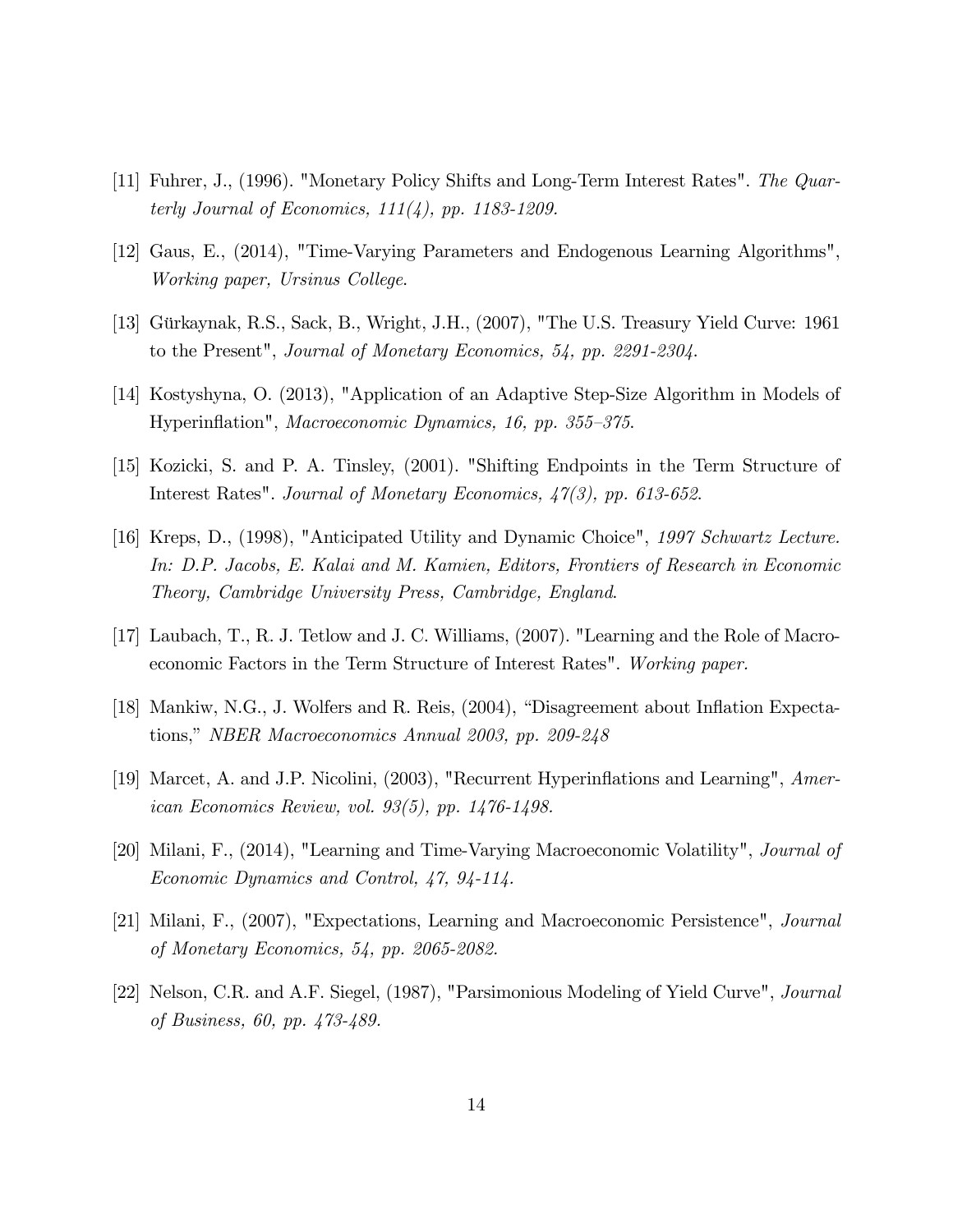- [23] Piazzesi, M., J. Salomao and M. Schneider, (2013), "Trend and Cycle in Bond Premia", Working paper.
- [24] Pooter, M. de, (2007), "Examining the Nelson-Siegel Class of Term Structure Models," Discussion Papers 07-043/4. Tinbergen Institute.
- [25] Rudebusch, G.D. and T. Wu, (2007), "Accounting for a Shift in Term Structure Behavior with No-Arbitrage and Macro-Finance Models", Journal of Money, Credit and Banking, 39, pp. 395-422.
- [26] Sinha, A., (2015), "Learning and the Yield Curve", Journal of Money, Credit and Banking, forthcoming.
- [27] Svensson, L., (1994), ""Estimating and Interpreting Forward Rates: Sweden 1992-4," National Bureau of Economic Research Working Paper 4871.
- [28] Thomas, L., (1999), "Survey Measures of Expected U.S. Inflation", *Journal of Economic* Perspectives, vol. 13(4), pp. 125-144.
- [29] Verrecchia, R. E., (1982), "Information Acquisition in a Noisy Rational Expectations Economy", *Econometrica*,  $50(6)$ , pp.  $1415-1430$ .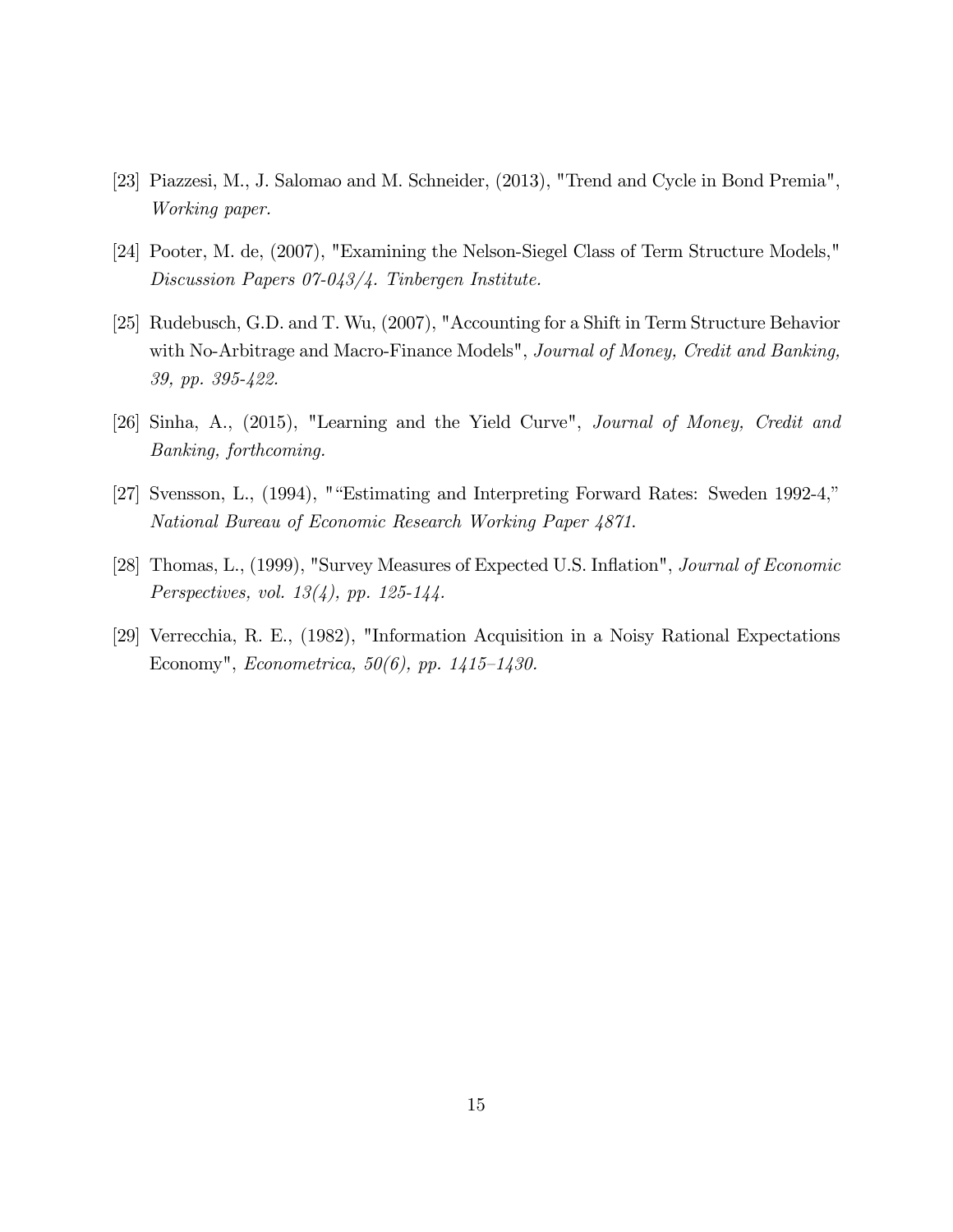## Tables

|         |        |          |                                                 | Yield Curve Moments |        |        |
|---------|--------|----------|-------------------------------------------------|---------------------|--------|--------|
|         |        | AAA      |                                                 |                     | All    |        |
| Moment  |        |          | 1 year 5 years 10 years 1 year 5 years 10 years |                     |        |        |
|         |        |          | September 2004 - December 2007                  |                     |        |        |
| Mean    | 3.0771 | 3.4655   | 3.8091                                          | 3.0816              | 3.4871 | 3.8565 |
| St. Dev | 0.7880 | 0.5385   | 0.3850                                          | 0.7911              | 0.5400 | 0.3887 |
|         |        |          | January 2008 - May 2015                         |                     |        |        |
| Mean    | 0.7922 | 1.7512   | 2.6874                                          | 1.2997              | 2.4634 | 3.4349 |
| St. Dev | 1.1992 | - 1.1961 | 1.1391                                          | 1.1249              | 1.0767 | 1.0053 |

<span id="page-15-0"></span>Table 1: Moments of the Nominal Yield Curves for the Euro-Area

Note: The above moments are shows for end of month data on the fitted curves for the 2004-2015 data on AAA- and All-rated bonds.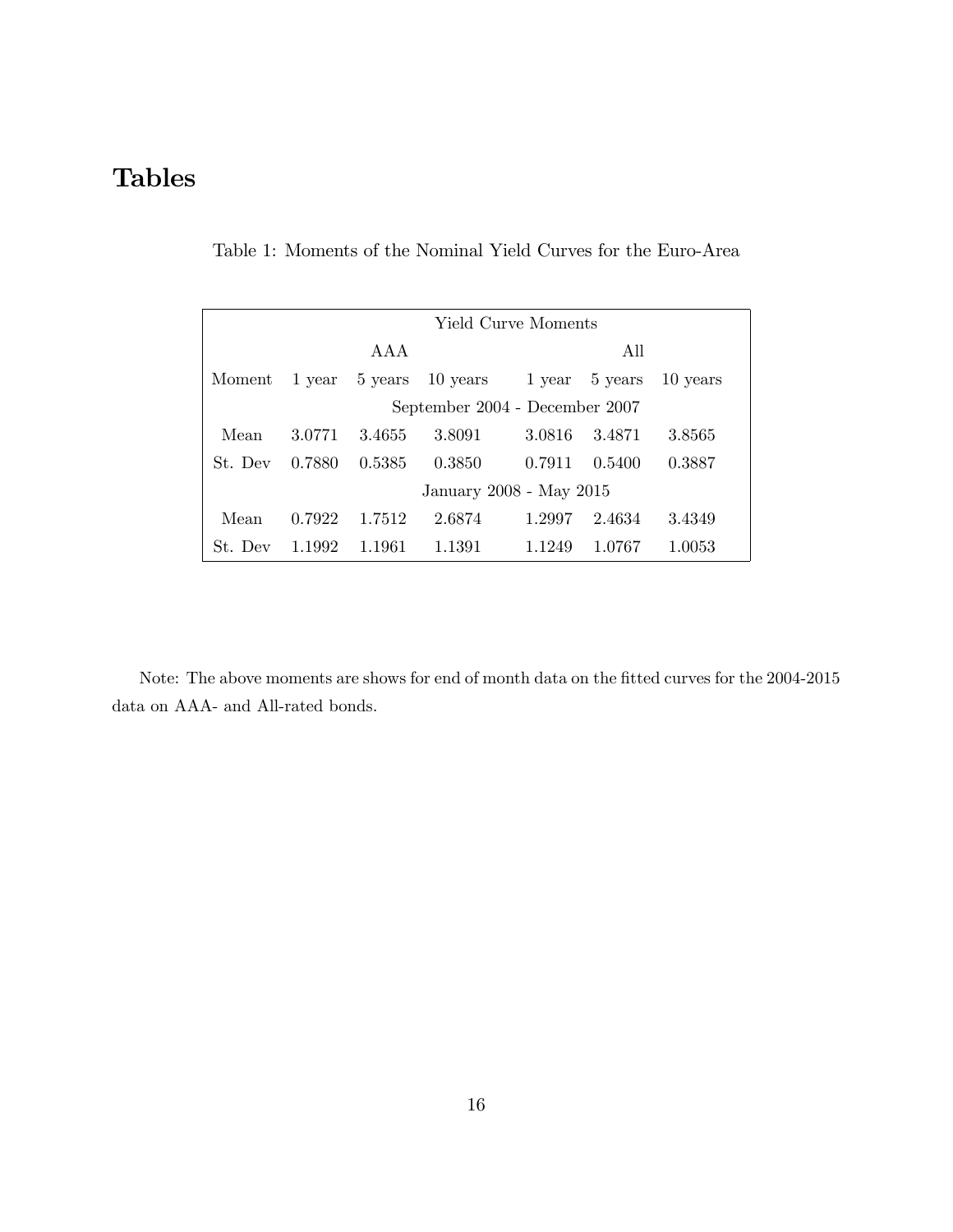| てんこう こうこうしゃ<br>ı<br>ï<br>l                 |
|--------------------------------------------|
| ו<br>ג                                     |
| $-516$ Mist<br>ſ                           |
| $\frac{1}{2}$<br>j                         |
| $\frac{1}{2}$<br>$-1$<br>١                 |
| $\frac{1}{2}$<br>ו<br>ו                    |
| $\ddot{\phantom{a}}$<br>$\frac{1}{2}$<br>ı |
| .<br>ม<br>ว<br>j<br>'<br>                  |

<span id="page-16-0"></span>

|             |        |            | Optimal Values of Gain Parameters |               |                                    |        |                |                |
|-------------|--------|------------|-----------------------------------|---------------|------------------------------------|--------|----------------|----------------|
|             |        | <b>AAA</b> |                                   |               |                                    | All    |                |                |
| Factors     | CGL    |            | EGL                               |               | CGL                                |        | EGL            |                |
|             |        | $\bar{9}$  | $\bar{g}^{sf}$                    | $\mathcal{L}$ |                                    | ō      | $\bar{g}^{sf}$ | Ł              |
|             |        |            |                                   |               | Forecasting horizon $h = 1$ month  |        |                |                |
| $\beta_{0}$ | 0.0774 | 0.0001     | 0.0125                            | ా             | 0.0048                             | 0.0218 | $-0.0162$      | $\frac{8}{18}$ |
| $\beta_1$   | 0.0796 | 0.0195     | $-0.0195$                         |               | 0.0001                             | 0.0127 | $-0.0127$      | $\frac{8}{2}$  |
| $\beta_2$   | 0.0161 | 0.0122     | $-0.0122$                         |               | 0.0099                             | 0.2865 | $-0.2317$      | $\frac{8}{18}$ |
| $\beta_3$   | 0.0898 | 0.0259     | 0.0101                            | 0             | 0.0007                             | 0.0536 | 0.2342         | $\frac{8}{18}$ |
|             |        |            |                                   |               | Forecasting horizon $h = 3$ months |        |                |                |
| $\beta_{0}$ | 0.0019 | 0.0039     | 0.0039                            | $\odot$       | 0.0151                             | 0.0001 | 0.0039         | $\frac{8}{5}$  |
| $\beta_1$   | 0.0001 | 0.0087     | 0.0081                            | $\odot$       | 0.0001                             | 0.0114 | $-0.0114$      | $\frac{8}{3}$  |
| $\beta_2$   | 0.0004 | 0.0009     | 0.0009                            | $\odot$       | 0.0255                             | 0.0145 | $-0.0145$      | $\frac{8}{3}$  |
| $\beta_3$   | 0.0347 | 0.0380     | 0.0182                            | $\odot$       | 0.0250                             | 0.0111 | $-0.0067$      | $\frac{8}{3}$  |
|             |        |            |                                   |               | Forecasting horizon $h = 6$ months |        |                |                |
| $\beta_{0}$ | 0.0950 | 0.1056     | $-0.0212$                         | 121           | 0.0800                             | 0.1325 | 0.0126         | 120            |
| $\beta_1$   | 0.0999 | 0.1002     | $-0.0093$                         | 121           | 0.0001                             | 0.0097 | $-0.0097$      | 120            |
| $\beta_2$   | 0.0842 | 0.1247     | $-0.0346$                         | 121           | 0.0884                             | 0.0710 | 0.2041         | 120            |
| $\beta_3$   | 0.0926 | 0.0858     | 0.0073                            | 121           | 0.0919                             | 0.2738 | $-0.2017$      | 120            |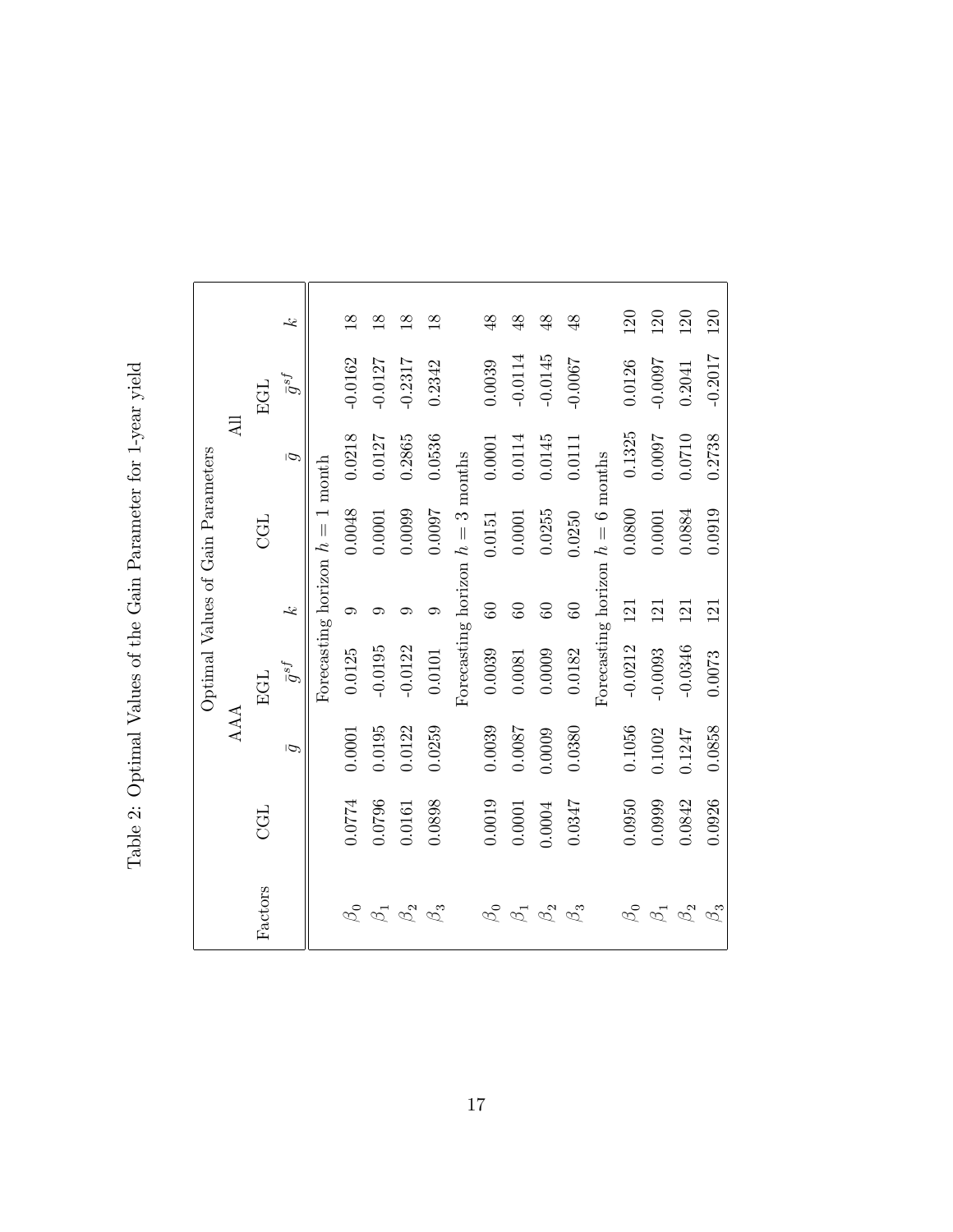Note: These are the optimal gain values for constant gain (CGL) and endogenous gain with the scaling factor (EGL2), Note: These are the optimal gain values for constant gain (CGL) and endogenous gain with the scaling factor (EGL2), at the one-month forecasting horizon for the one-year yield, for the two types of bond holdings. at the one-month forecasting horizon for the one-year yield, for the two types of bond holdings.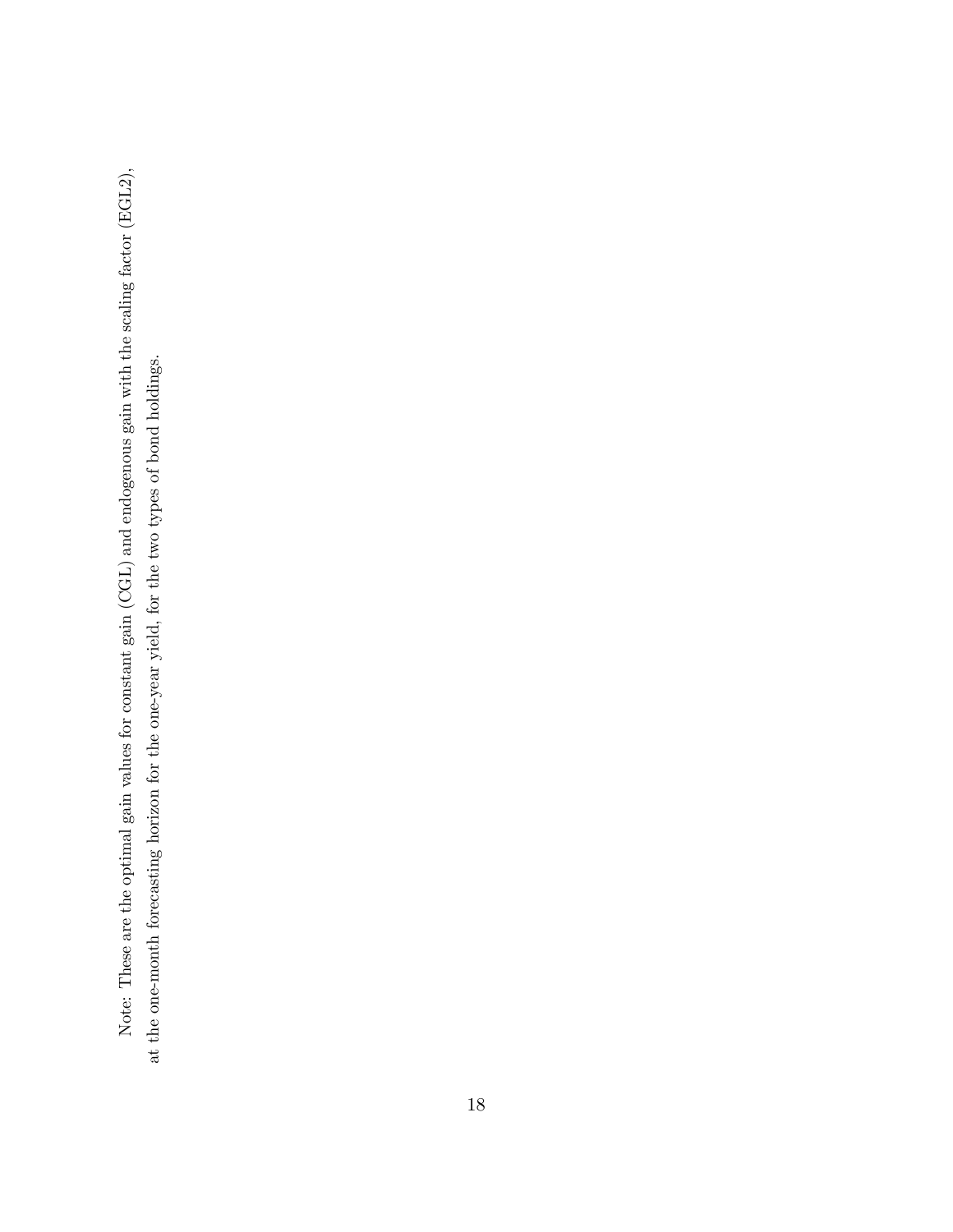| l<br>l                                     |
|--------------------------------------------|
| しょうしょ トレー<br>\$<br>≻ً<br>í                 |
| į                                          |
| the Parameter for h<br>ו<br>ל<br>ſ         |
| $\frac{1}{2}$<br>j                         |
| シェコン<br>$21 + 7$                           |
| I<br>$\frac{1}{2}$<br>ı<br> <br> <br> <br> |
| $\ddot{\phantom{a}}$<br>$-1$<br>l<br>ł     |
| 1<br>;<br>                                 |

<span id="page-18-0"></span>

|                      |        |            | Optimal Values of Gain Parameters  |                 |                                   |        |                |                |
|----------------------|--------|------------|------------------------------------|-----------------|-----------------------------------|--------|----------------|----------------|
|                      |        | <b>AAA</b> |                                    |                 |                                   | All    |                |                |
| Factors              | CGL    |            | EGL                                |                 | CGL                               |        | EGL            |                |
|                      |        | Ō          | $\bar{g}^{sf}$                     | يمه             |                                   | ō      | $\bar{g}^{sf}$ | $\sim$         |
|                      |        |            |                                    |                 | Forecasting horizon $h = 1$ month |        |                |                |
| $\beta_{\mathbf{0}}$ | 0.0019 | 0.0001     | 0.0038                             | 19              | 0.0001                            | 0.1294 | $-0.0516$      | $\Omega$       |
| $\beta_1$            | 0.0001 | 0.0288     | $-0.0287$                          | $\overline{19}$ | 0.0001                            | 0.1127 | 0.0623         | $\mathfrak{D}$ |
| $\beta_2$            | 0.0002 | 0.0004     | 0.0001                             | $\frac{0}{1}$   | 0.0005                            | 0.0836 | 0.0808         | $\Omega$       |
| $\mathbb{S}^3$       | 0.0585 | 0.0253     | 0.0148                             | $\overline{19}$ | 0.0026                            | 0.0704 | 0.0872         | $\Omega$       |
|                      |        |            | Forecasting horizon $h = 3$ months |                 |                                   |        |                |                |
| $\beta_{0}$          | 0.0012 | 0.0034     | $-0.0034$                          | 52              | 0.0001                            | 0.1462 | $-0.0237$      | 55             |
| $\beta_1$            | 0.0001 | 0.0083     | $-0.0073$                          | 52              | 0.0001                            | 0.1713 | 0.0132         | 55             |
| $\beta_2$            | 0.0001 | 0.0001     | 0.0000                             | 52              | 0.0035                            | 0.1093 | 0.1232         | 55             |
| $\mathbb{S}^3$       | 0.0432 | 0.0001     | 0.0492                             | 52              | 0.0028                            | 0.2141 | $-0.0864$      | 55             |
|                      |        |            | Forecasting horizon $h = 6$ months |                 |                                   |        |                |                |
| $\beta_{0}$          | 0.0018 | 0.1131     | $-0.0226$                          | 116             | 0.0438                            | 0.1458 | $-0.0633$      | 122            |
| $\beta_1$            | 0.0009 | 0.1113     | $-0.0023$                          | 116             | 0.0294                            | 0.1398 | 0.0468         | 122            |
| $\beta_2$            | 0.0001 | 0.1017     | 0.0081                             | 116             | 0.0391                            | 0.0008 | 0.1964         | 122            |
| $\beta_3$            | 0.0545 | 0.1051     | $-0.0045$                          | 116             | 0.0517                            | 0.1907 | $-0.1612$      | 122            |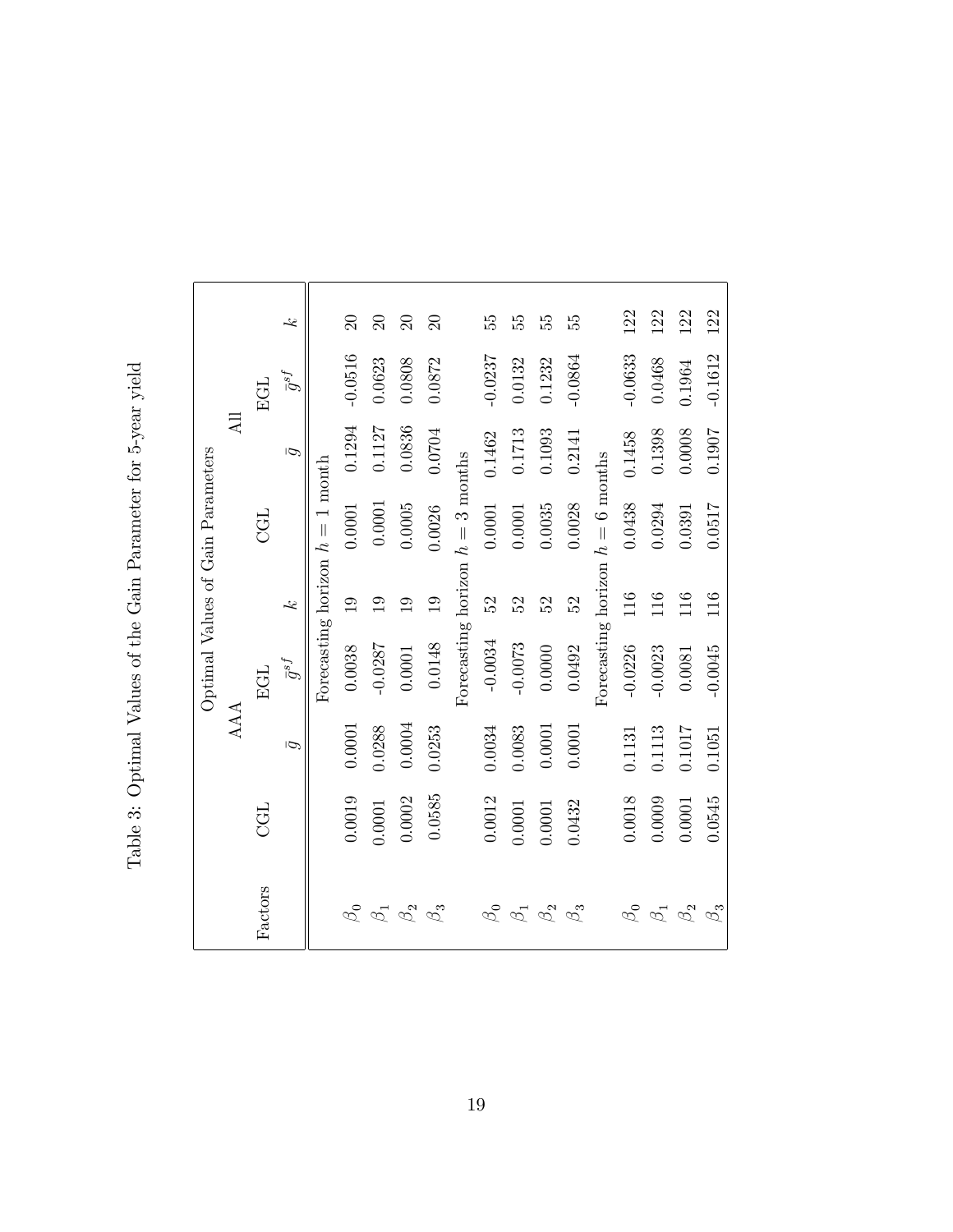Note: These are the optimal gain values for constant gain (CGL) and endogenous gain with the scaling factor (EGL2), Note: These are the optimal gain values for constant gain (CGL) and endogenous gain with the scaling factor (EGL2), at the one-month forecasting horizon for the five-year yield, for the two types of bond holdings. at the one-month forecasting horizon for the Öve-year yield, for the two types of bond holdings.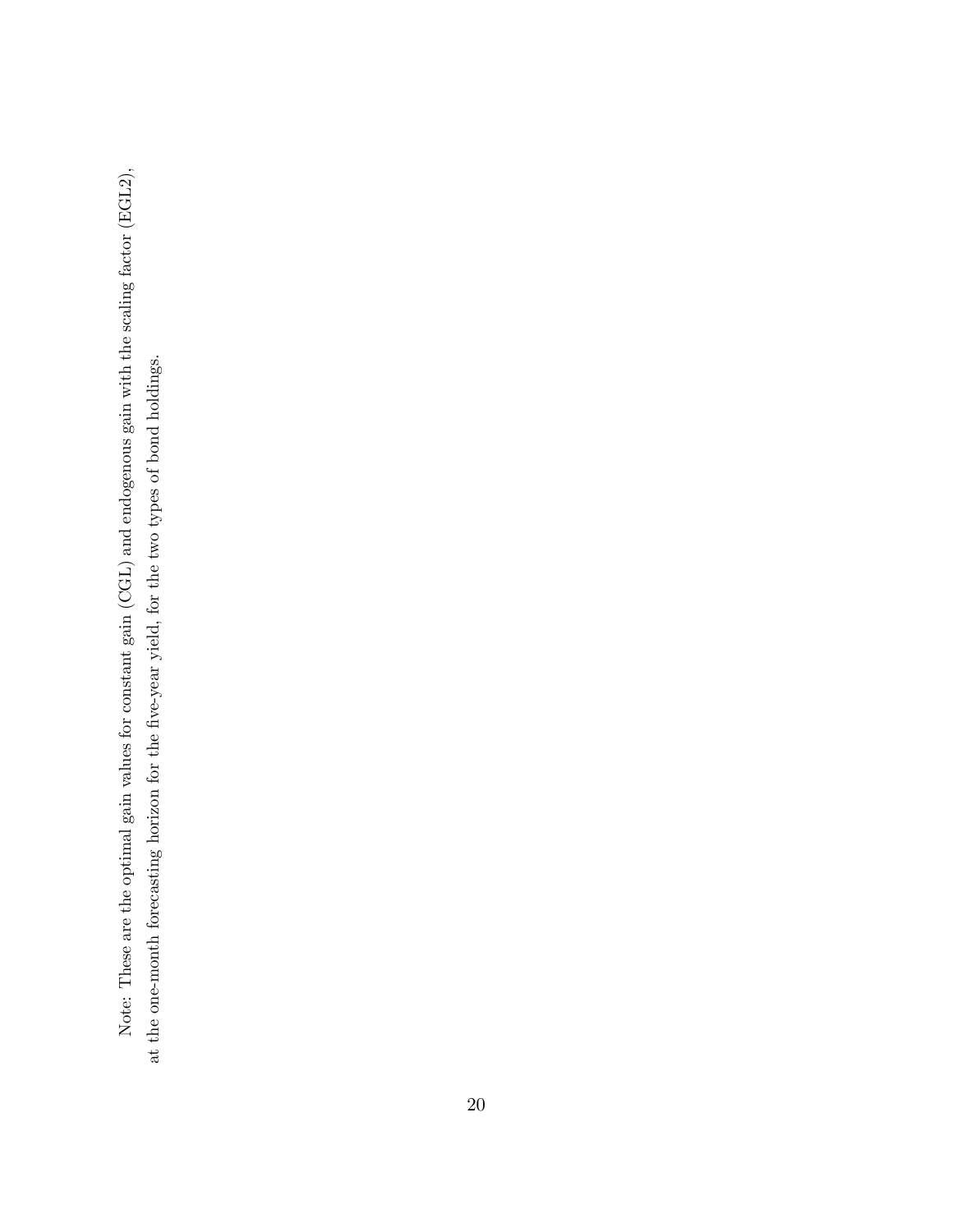| ı<br>ı                                                                                 |
|----------------------------------------------------------------------------------------|
| $T = T$<br>$\frac{1}{2}$                                                               |
|                                                                                        |
| $\frac{1}{2}$                                                                          |
| un Parameter tor lu<br> <br> <br>                                                      |
| ſ                                                                                      |
| $\frac{1}{2}$<br>Č                                                                     |
| t the                                                                                  |
| くりょう<br>)<br>J<br>,<br>,                                                               |
| $\ddot{\phantom{a}}$<br>$-1 - 1 - 1 = 1$<br>Ĺ                                          |
| Ì<br>į<br>֧֧֧֧֧֦֧֧֧֓֓֝֟֓֓֓֝֟֓֓֓֓֝֬֓֝֓֓֓֓<br>֧֧֧֧֧֧֧֧֧֦֧֦֧֦֧֦֧֝֩֩֝֬֘֩֩֓֝֬֓֝֬֩֓<br>֧֧֜֩֘ |

<span id="page-20-0"></span>

|                      |        |           |                |           | Optimal Values of Gain Parameters  |           |                |          |
|----------------------|--------|-----------|----------------|-----------|------------------------------------|-----------|----------------|----------|
|                      |        | AAA       |                |           |                                    | All       |                |          |
| Factors              | CGL    |           | EGL            |           | CGL                                |           | EGL            |          |
|                      |        | $\bar{g}$ | $\bar{g}^{sf}$ | $\approx$ |                                    | $\bar{9}$ | $\bar{g}^{sf}$ | جحہ      |
|                      |        |           |                |           | Forecasting horizon $h = 1$ month  |           |                |          |
| $\beta_{\mathbf{0}}$ | 0.0001 | 0.0007    | 0.0012         | $\Box$    | 0.0258                             | 0.0001    | 0.0042         | $\Omega$ |
| $\beta_1$            | 0.0013 | 0.0019    | 0.0309         |           | 0.1735                             | 0.1922    | $-0.0442$      | $\Omega$ |
| $\beta_2$            | 0.0009 | 0.0349    | 0.0880         |           | 0.1705                             | 0.0127    | $-0.0126$      | $\Omega$ |
| $\beta_3$            | 0.0010 | 0.0276    | 0.0490         | $\Box$    | 0.1717                             | 0.0095    | $-0.0094$      | $\Omega$ |
|                      |        |           |                |           | Forecasting horizon $h = 3$ months |           |                |          |
| $\beta_{\mathbf{0}}$ | 0.0001 | 0.0001    | 0.0028         | 33        | 0.0001                             | 0.0001    | 0.0025         | 56       |
| $\beta_1$            | 0.0012 | 0.0064    | $-0.0051$      | 53        | 0.0015                             | 0.0421    | $-0.0321$      | 56       |
| $\beta_2$            | 0.0006 | 0.0002    | 0.0032         | 33        | 0.0001                             | 0.0001    | 0.0000         | 56       |
| $\beta_3$            | 0.0009 | 0.0096    | $-0.0081$      | 33        | 0.0007                             | 0.0001    | 0.0009         | 36       |
|                      |        |           |                |           | Forecasting horizon $h = 6$ months |           |                |          |
| $\beta_{\mathbf{0}}$ | 0.0001 | 0.0006    | 0.0004         | 112       | 0.0001                             | 0.0001    | 0.0016         | 116      |
| $\beta_1$            | 0.1068 | 0.0001    | 0.0022         | 112       | 0.0008                             | 0.0001    | 0.0028         | 116      |
| $\beta_2$            | 0.0001 | 0.0001    | 0.0000         | 112       | 0.0029                             | 0.0001    | 0.0072         | 116      |
| $\beta_3$            | 0.0021 | 0.0001    | 0.0041         | 112       | 0.0014                             | 0.0001    | 0.0029         | 116      |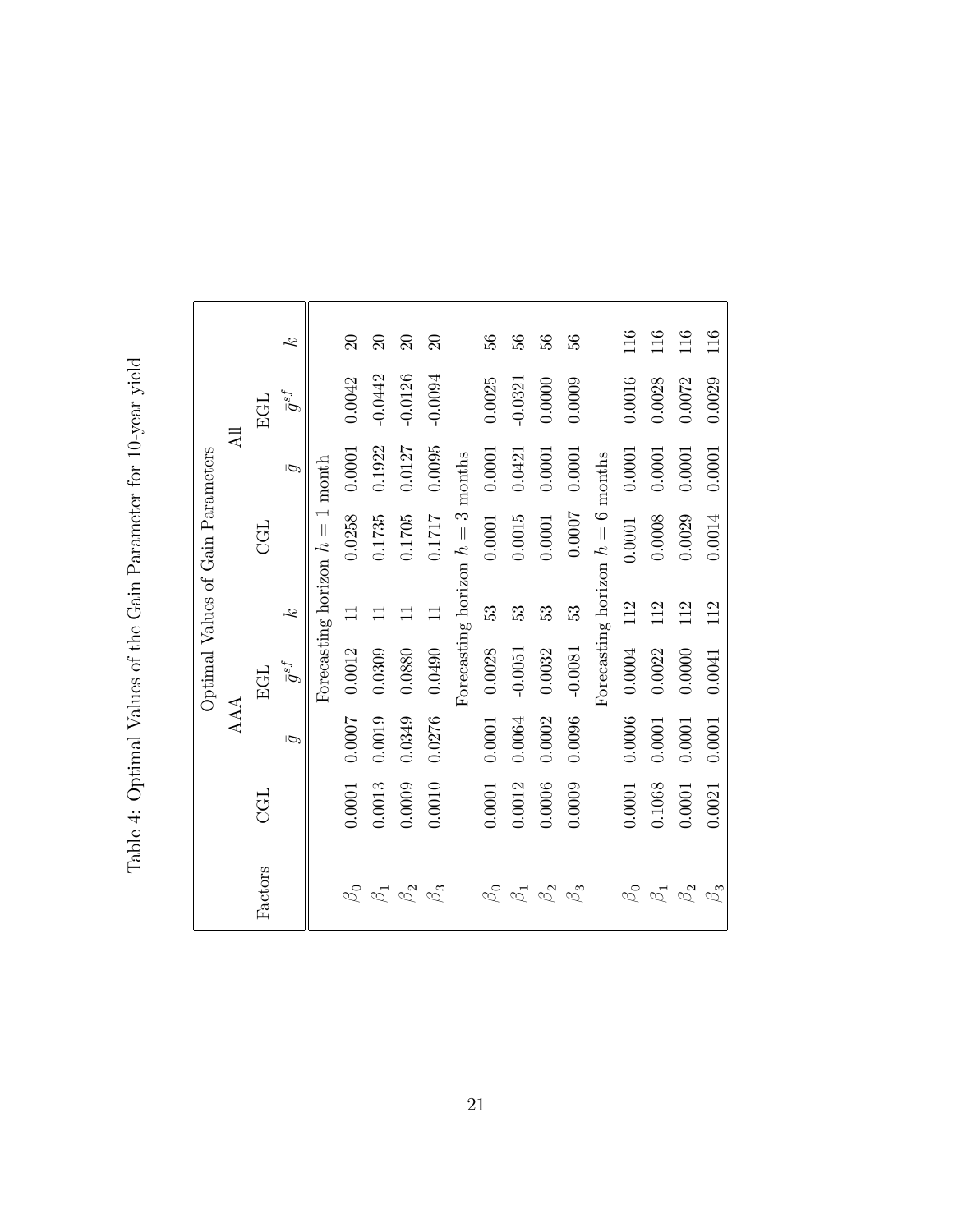Note: These are the optimal gain values for constant gain (CGL) and endogenous gain with the scaling factor (EGL2), Note: These are the optimal gain values for constant gain (CGL) and endogenous gain with the scaling factor (EGL2), at the one-month forecasting horizon for the ten-year yield, for the two types of bond holdings. at the one-month forecasting horizon for the ten-year yield, for the two types of bond holdings.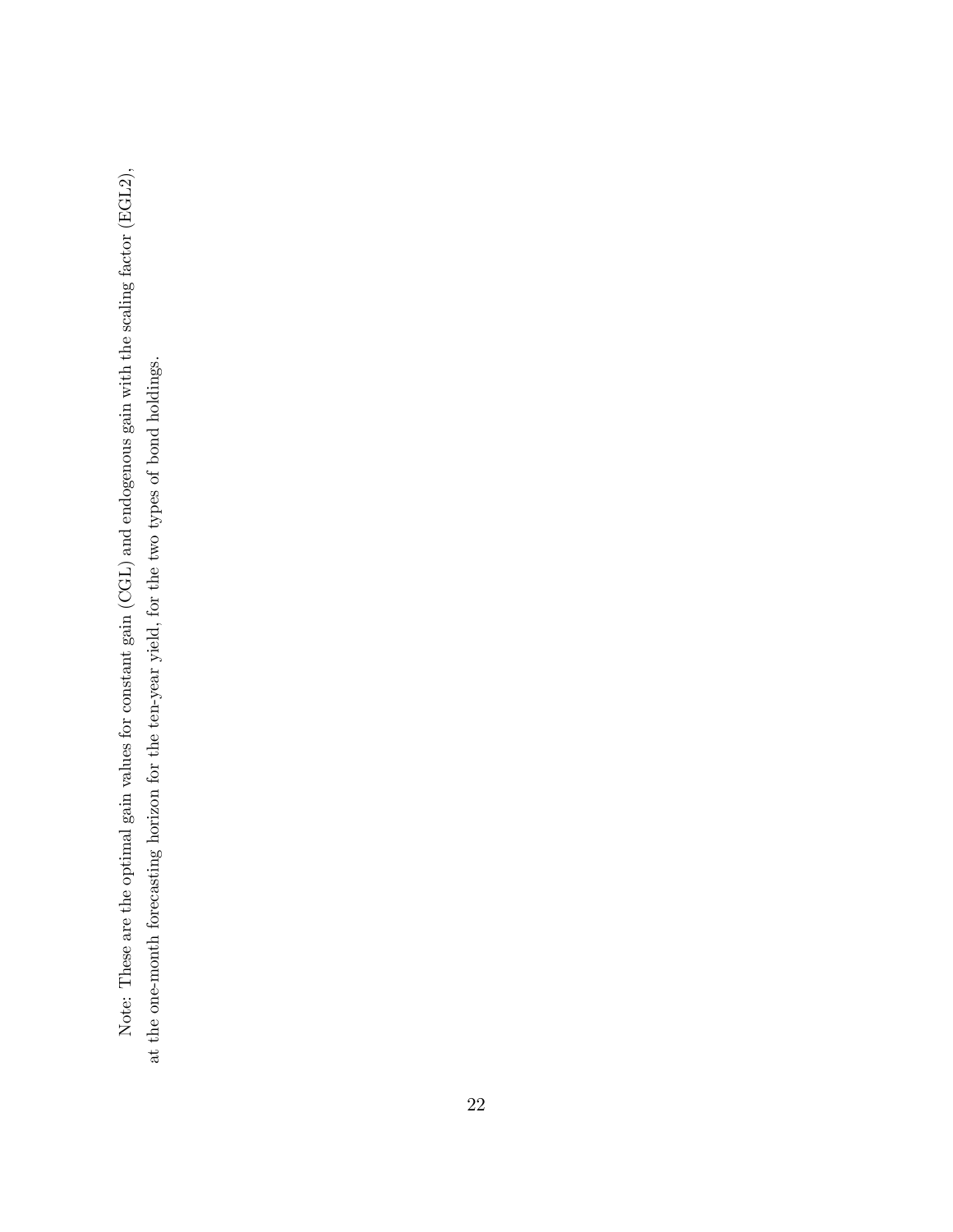| I<br>خ<br>ع<br>ì                                               |
|----------------------------------------------------------------|
| $\mathbf{I}$<br>ĺ<br>$-$ m $\Omega$<br>i<br>ī                  |
| .<br>.<br>$\frac{1}{2}$<br>ľ                                   |
| ĺ<br>C 104-104-2011<br>i<br>ζ                                  |
|                                                                |
| へんきょう アルチン<br>י<br>וגרון<br>ו<br>)<br>$\frac{3}{1}$<br>l       |
| $\begin{array}{c} \Gamma \\ \Gamma \\ \Gamma \end{array}$<br>i |

| Yield      |        | AAA               | Ξ                                  |        |
|------------|--------|-------------------|------------------------------------|--------|
| Maturity   |        | RMSE-CGL RMSE-EGL | RMSE-CGL RMSE-EGL                  |        |
|            |        |                   | Forecasting horizon $h = 1$ month  |        |
| 1 year     | 3.0562 | 1.8148            | 2.1366                             | 1.9976 |
| 5 years    | 1.0521 | 0.8798            | 1.5670                             | 1.6289 |
| $10$ years | 0.5746 | 0.5747            | 1.2127                             | 0.9853 |
|            |        |                   | Forecasting horizon $h = 3$ months |        |
| 1 year     | 1.9142 | 1.1594            | 2.1524                             | 1.9366 |
| 5 years    | 1.0547 | 0.9032            | 1.5948                             | 1.6385 |
| $10$ years | 0.4696 | 0.4727            | 1.0175                             | 0.8489 |
|            |        |                   | Forecasting horizon $h = 6$ months |        |
| 1 year     | 2.0235 | 2.6783            | 2.1242                             | 1.9160 |
| 5 years    | 1.0667 | 1.1484            | 1.6354                             | 1.6348 |
| $10$ years | 0.4832 | 0.4462            | 1.0521                             | 0.9822 |

<span id="page-22-0"></span>Note: These are the root mean square (RMSE) values for constant gain (CGL), endogenous learning (EGL) models, Note: These are the root mean square (RMSE) values for constant gain (CGL), endogenous learning (EGL) models, at the 1-month forecasting horizons for the three yield maturities and types of bond holdings. at the 1-month forecasting horizons for the three yield maturities and types of bond holdings.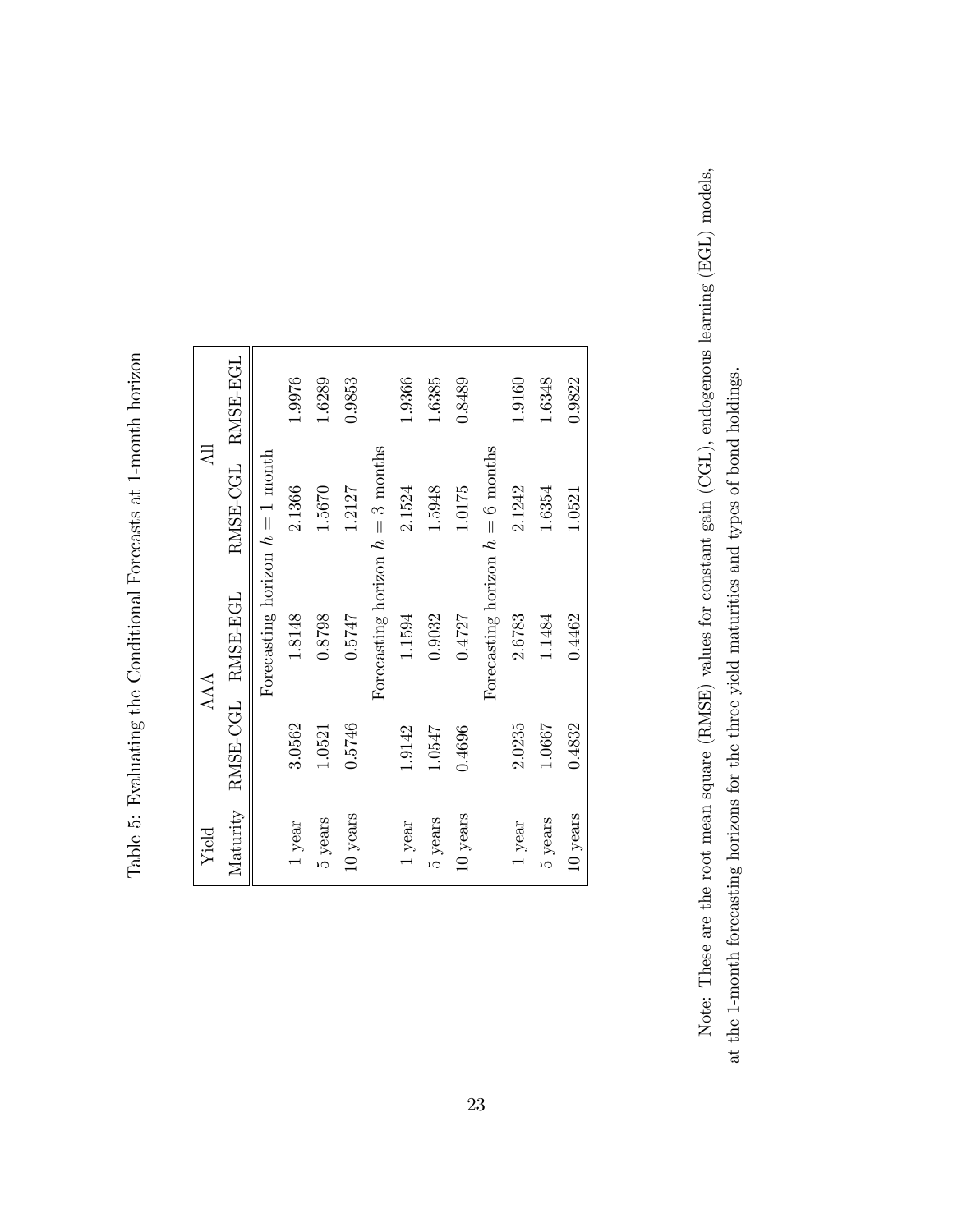# 7 Figures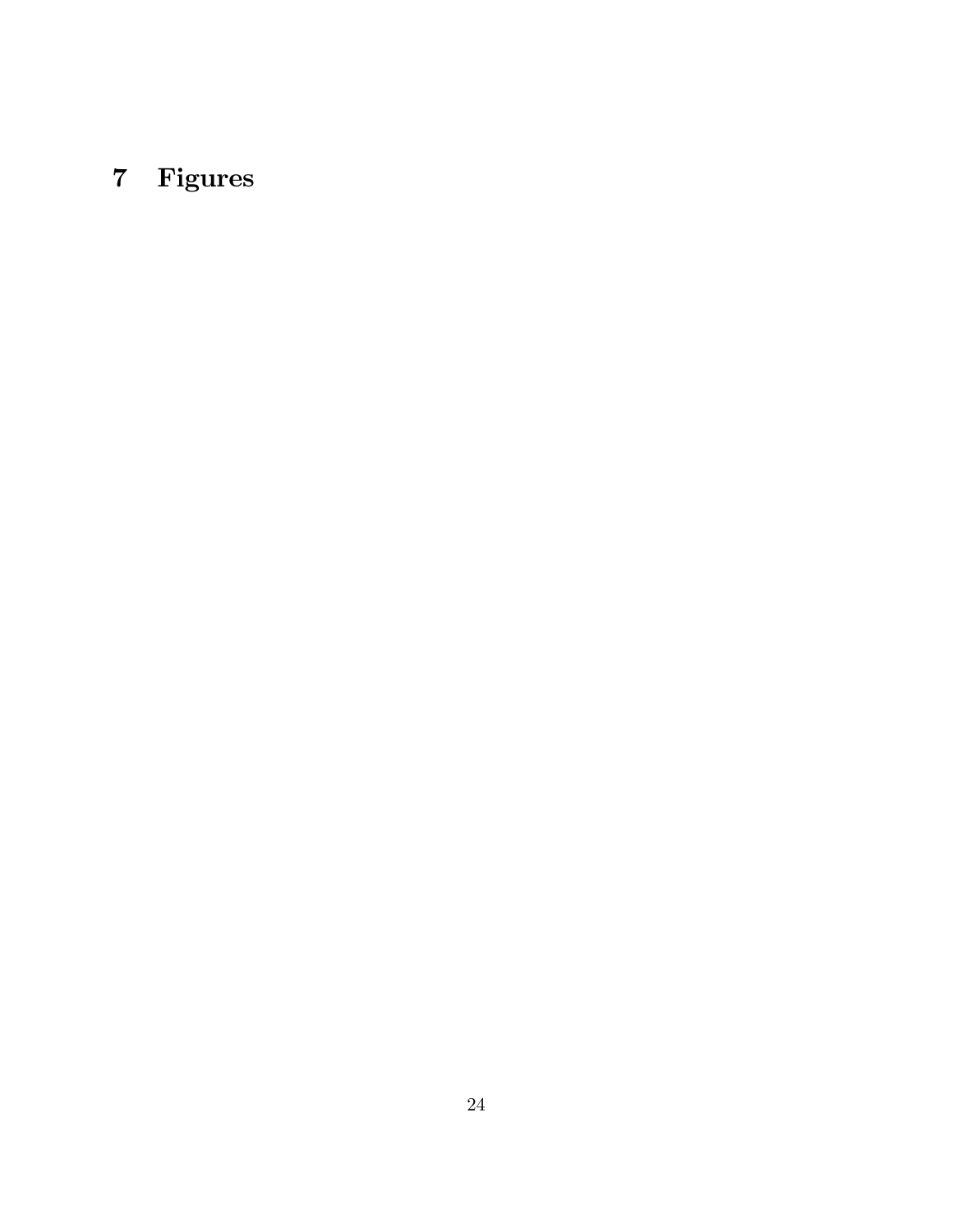Figure 1: Nominal Yield Curves for the Euro-Area Figure 1: Nominal Yield Curves for the Euro-Area



Note: The figure shows the evolution of the 1-, 5- and 10-year yields for AAA- and All-bonds. The solid lines show Note: The figure shows the evolution of the 1-, 5- and 10-year yields for  $AA$ - and  $All$ -bonds. The solid lines show the AAA-yields, and the dashed lines show the All-bonds. the AAA-yields, and the dashed lines show the All-bonds.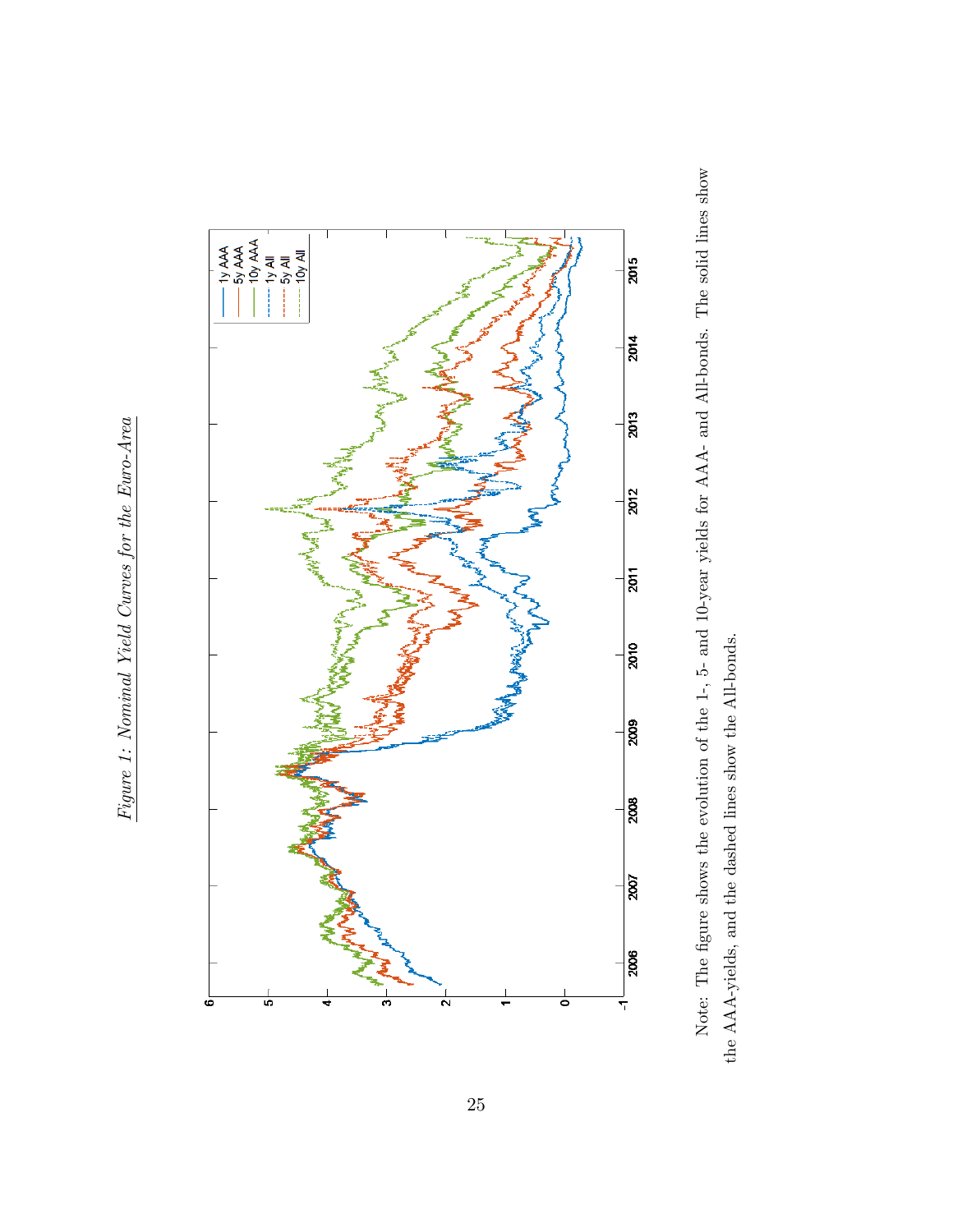Figure 2: Evolution of Gains for 1-year yields at the 1-month horizon Figure 2: Evolution of Gains for 1-year yields at the 1-month horizon

(2a)

AAA-rated bonds AAA-rated bonds